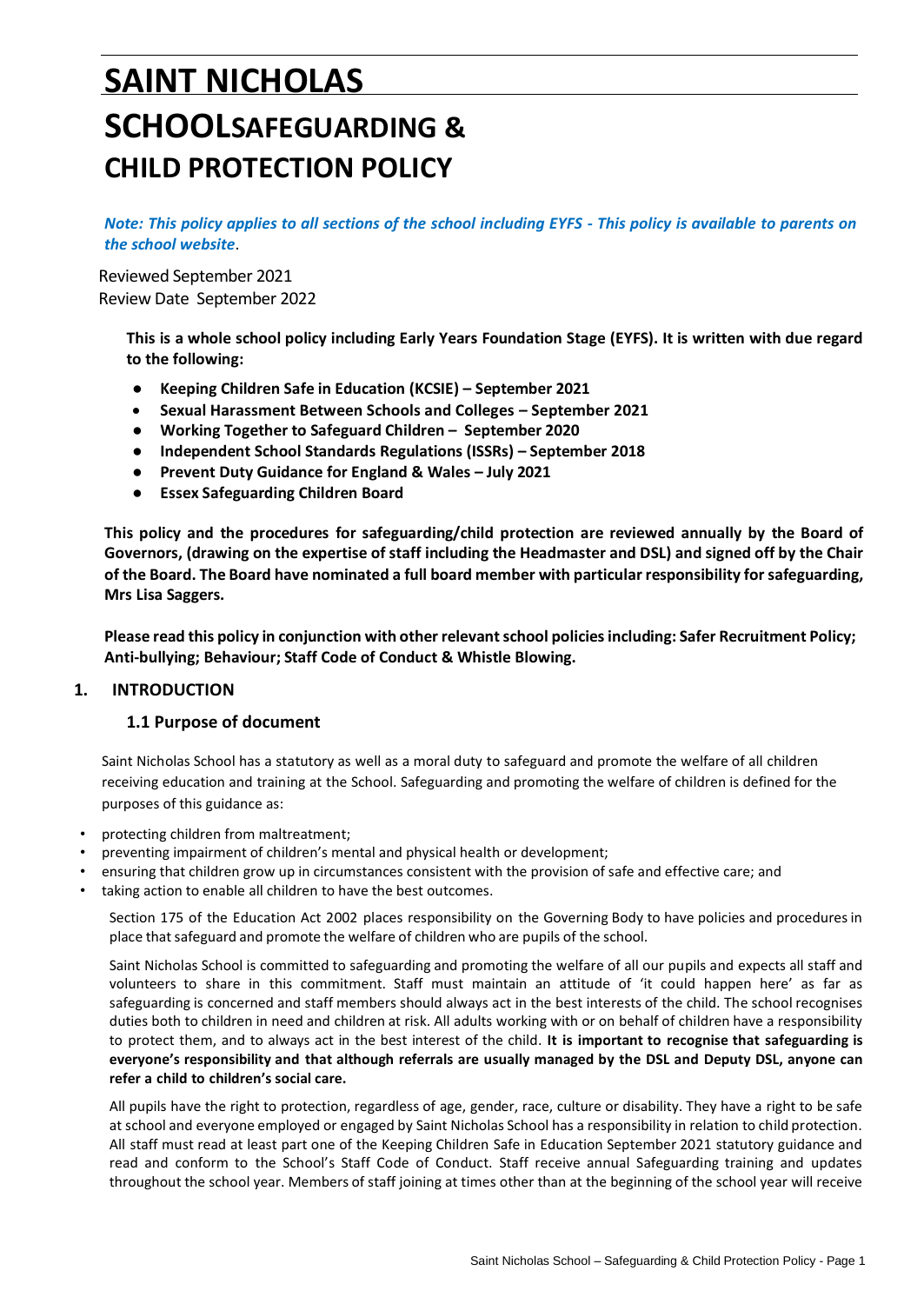Safeguarding training as part of their induction.

# **1.2 The Aims of the Safeguarding/Child Protection Policy**

This policy aims to outline the role of the school, the procedures that staff should take and aims to provide guidance on issues related to safeguarding and child protection generally. It is not exhaustive. All staff should use as a rule of thumb the needs and safety of the child as being at the centre of any decision they make. This policy:

- Raises awareness of individual responsibilities in identifying and reporting possible cases of abuse
- Provides a systematic means of monitoring, recording and reporting concerns and cases
- Provides guidance on recognising and dealing with suspected child abuse
- Provides a framework for inter-agency communication and effective liaison in accordance with locally agreed inter-agency procedure.
- Identifies strategies and interventions available to support children at risk and children in need.
- Ensures that any deficiencies or weaknesses in child protection arrangements are remedied without delay.
- Ensures that safe recruitment procedures are operated.

The Governing Body recognises that some adults are also vulnerable to abuse, accordingly, the procedures may be applied (with appropriate adaptations) to allegations of abuse, and the protection, of young or vulnerable adults. The terms 'child' and 'children' in this document encompass also 'young and vulnerable adults' (this includes everyone under the age of 18).

# **2. KEY INFORMATION**

# **2.1 Key school staff**

| Role                      | <b>Person</b>   | Other key roles in school    | <b>Contact details</b>              |
|---------------------------|-----------------|------------------------------|-------------------------------------|
| Designated                | Ms Helen        | Deputy Head                  | deputy head@saintnicholasschool.net |
| Safeguarding Lead         | <b>Hopkins</b>  |                              | 01279 429910                        |
| Deputy Designated         | Mrs Lucy        | Head of Lower School         | l.thomas@saintnicholasschool.net    |
| Safeguarding Lead         | <b>Thomas</b>   |                              | 01279 429910                        |
| <b>Deputy Designated</b>  | Miss Natalie    | Acting Assistant Headteacher | n.crewe@saintnicholasschool.net     |
| Safeguarding Lead         | Crewe           | Pastoral                     | 01279 429910                        |
| Safeguarding Level 3      | Miss Lisa Perez | Acting Head of Lower         | l.perez@saintnicholasschool.net     |
| qualified                 |                 | School                       | 01279 429910                        |
| Governor with             | Mrs Lisa        |                              | l.saggers@saintnicholasschool.net   |
| responsibility            | Saggers         |                              |                                     |
| for Safeguarding          |                 |                              |                                     |
| <b>Chair of Governors</b> | Mr Robert       |                              | r.ellice@saintnicholasschool.net    |
|                           | Ellice          |                              |                                     |

## **2.2 Key local contacts**

Our Local Safeguarding Children Board (LSCB) is *Essex Safeguarding Children Board (ESCB)*

| Essex Safeguarding Children Board, Room C228, County Hall, Chelmsford, CM1 1QH                   |                                           |  |  |
|--------------------------------------------------------------------------------------------------|-------------------------------------------|--|--|
| <b>General Enquiries</b>                                                                         | 0333 013 8936<br>escb@essex.gov.uk        |  |  |
| <b>Children and Families</b>                                                                     | 0345 603 7627                             |  |  |
| (contact for advice and with Safeguarding Referrals)                                             | FOH@essex.gcsx.gov.uk                     |  |  |
| Emergency team (contact for urgent and immediate                                                 | 0345 606 1212                             |  |  |
| concerns for the safety and welfare of a child or young<br>person during or out of office hours) | Emergency.DutyTeamOutOfHours@essex.gov.uk |  |  |
| Local Authority Designated Officer - "the LADO"<br>(contact for allegations against staff)       | 03330 139797                              |  |  |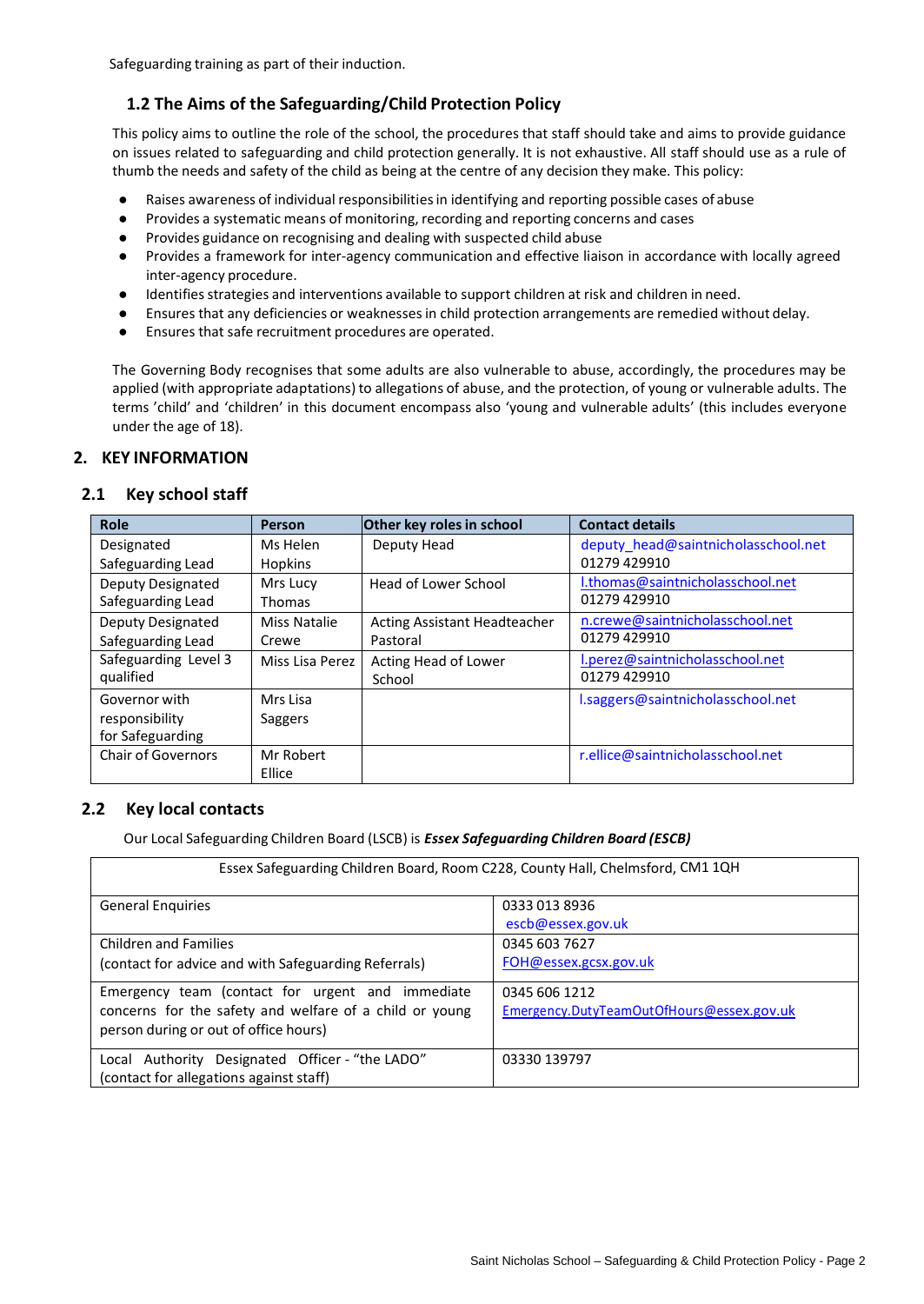# **2.3 Key national contacts**

| NSPCC Helpline                                                                        | 0808 800 5000 help@nspcc.org.uk                    |
|---------------------------------------------------------------------------------------|----------------------------------------------------|
| NSPCC Whistleblowing Helpline                                                         | 0800 028 0285                                      |
| Child Line                                                                            | 0800 1111                                          |
| <b>Emergency Police Contact</b>                                                       | 999                                                |
| Non-emergency Police Contact                                                          | 101                                                |
| <b>Prevent Strategy Contacts:</b><br>DfE non-emergency advice for staff and governors | 02073407264 counter-extremism@education.gsi.gov.uk |

# **2.4 Roles and responsibilities**

If the school has concerns about children's safety or welfare, we will notify agencies with statutory responsibilities without delay. This means, the Essex Safeguarding Board and where appropriate the police.

# **Designated Safeguarding Lead(s)**

The DSL is a member of the Senior Leadership Team (SLT) and is supported by the Deputy DSLs. The school's designated person is Helen Hopkins, Deputy Head. In her absence or when a conflict of interest arises, Mr Adrian Petty, Headmaster, becomes the designated person. Mrs Shona Johnson, History Teacher, also act as Deputy Designated Safeguarding Lead. The DSL and the Deputy DSLs undertake formal training every two years to equip them with the knowledge and skills to carry out the role. In addition, their knowledge and skills are regularly updated through (for example via e-bulletins, meeting other designated safeguarding leads, or taking time to read and digest safeguarding developments), at regular intervals, and at least annually, to keep up with any developments relevant to their role.

The designated person is required to:

- Act as a source of advice within the school
- Ensure that staff are familiar with the school policy and procedure
- Organise training on child protection within school
- Ensure that appropriate strategies for recording and reporting incidents are observed within school
- Provide appropriate feedback to members of staff as and when necessary
- Liaise with agencies about individual cases
- Act on and refer early signs of abuse, neglect and radicalisation to the LA early help hub for advice and guidance
- Make and follow up child protection referrals, recording and reporting accordingly
- A decision to refer should be communicated to the individual making the initial report.

It should be noted that while the responsibility for making decisions about referrals generally rests with the designated **person anyone in the school can make a referral**

- Co-ordinate action within the school and liaise with social care and other external agencies over cases of abuse and suspected abuse
- Follow-up any referral using the critical incident sheet as a basis for consideration before action
- Make additional records of discussions and any investigation that takes place
- To complete and send a referral form to social care, if appropriate, within 24 hours of a child being referred to them. If at any point, there is a risk of immediate serious harm to a child a referral should be made immediately.
- Ensure all records are kept securely and separately from the main pupil file with access restricted to the designated person, their approved deputies and the Safeguarding Governor.
- Ensure that a report is sent to the Disclosure and Barring Service (DBS) within one month of any individual leaving the school, whether employed, under a service contract, a volunteer or student, whose services are no longer used because he or she is considered unsuitable to work with children. Saint Nicholas School recognises the duty to consider making a referral to the Teaching Regulation Agency (TRA) where a teacher has been dismissed (or would have been dismissed if he or she had not resigned) and a prohibition order may be appropriate. (Further guidance is available on the TRA website).
- Without delay, amend procedures to address any identified deficiencies or weaknesses or changes to the Regulations and to refer them to the Governing body for approval.

Within the EYFS setting, Helen Hopkins, will be the lead designated person for safeguarding and in her absence, Mrs Lucy Thomas will take on this role.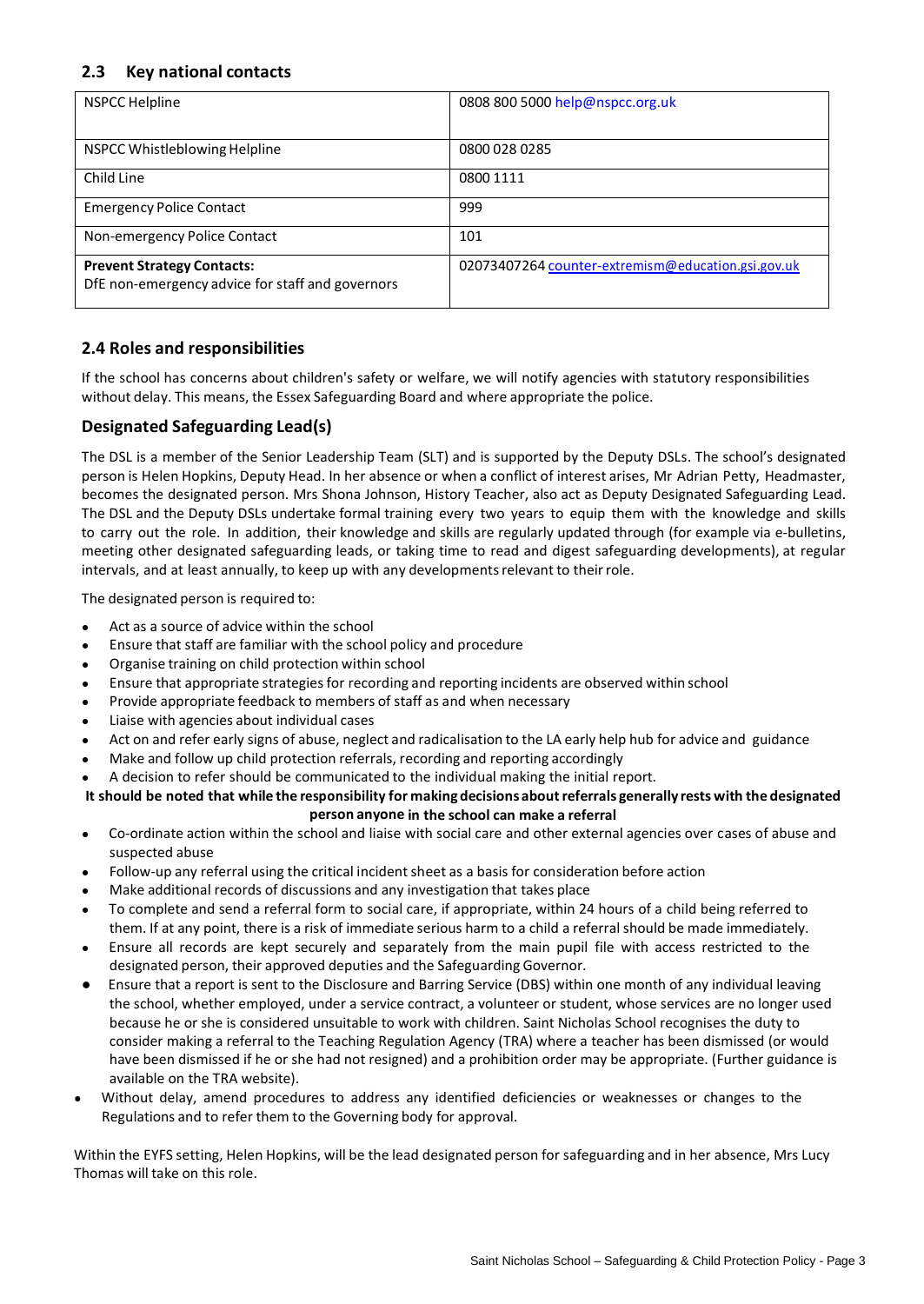# **The Governing Body**

The Governing Body of Saint Nicholas School is committed to ensuring that the School:

- Undertakes annual reviews of all policies and procedures that apply to safeguarding and child protection.
- Reviews the efficiency with which the related duties have been discharged.
- Receives and discusses updates provided by the designated person as part of the Head's report.
- Identifies children and young or vulnerable people who are suffering, or at risk of suffering, significant harm, and
- takes appropriate action to help ensure that such children (and young or vulnerable adults under the age of 18) are kept safe, both at home and at the School.
- Raises awareness of issues relating to the welfare of children and the promotion of a safe environment for the children and young or vulnerable people learning within the School
- Aides the identification of children and young or vulnerable people at risk of significant harm, and providing procedures for reporting concerns
- Establishes procedures for reporting and dealing with allegations of abuse against members of staff
- Follows safer recruitment practices of staff.

# **Designated Governor**

The designated Governor is responsible for liaising with the Head and the Designated Safeguarding Lead (DSL-see below), including ensuring that:

- The designated Governor will meet at least termly with the DSL.
- the School has procedures and policies which are consistent
- the Governing Body considers the effectiveness of the School policies for Safeguarding, Safer Recruitment and the Staff Code of Conduct
- the Governing Body and the DSL will review and update policies annually and ensure these are available in the public domain.

To assist in these duties, the designated Governor responsible for Safeguarding, (Lisa Saggers) will receive appropriate training.

## **Parents**

In day-to-day contact with children at risk and children in need members of staff have an opportunity to note concerns and to meet with parents and other associated adults. The School aims to establish a positive approach to working with parents. Parents' and Pupil's needs for privacy are to be respected whilst at the same time giving priority to the needs of the pupils and ensuring that any action is taken in the best interest of the child. This may require effective liaison with external agencies.

It should be recognised that families from different backgrounds and cultures may have different ways of bringing up their children. These differencesshould be acknowledgedand respected providing these differences do not place the child at risk of harm or abuse as defined within this policy.

Wherever appropriate, school staff should work together and share information with parents and permission for liaison and information sharing with external agencies should always be sought except when such action may place the child at risk. Where such cases arise, the designated person will seek advice from social care or will make a child protection referral.

A copy of this policy is made available to parents of pupils via the School website. It is also available to parents of prospective pupils on request.

## **2.5 Training for Staff and Volunteers**

The school will ensure that the DSL and DDSLs undertake updated child protection training at least every two years. This training will be either be full or refresher training and include inter-agency working protocols and training in ESCB Prevent strategy.

The Head and all other staff who work with children, including new staff, governors and volunteers, will also undertake appropriate safeguarding and child protection awareness training at least annually to equip them to carry out their responsibilities for child protection effectively.

All school staff and long-term volunteers receive training at induction which includes:

• this policy on Safeguarding and Child Protection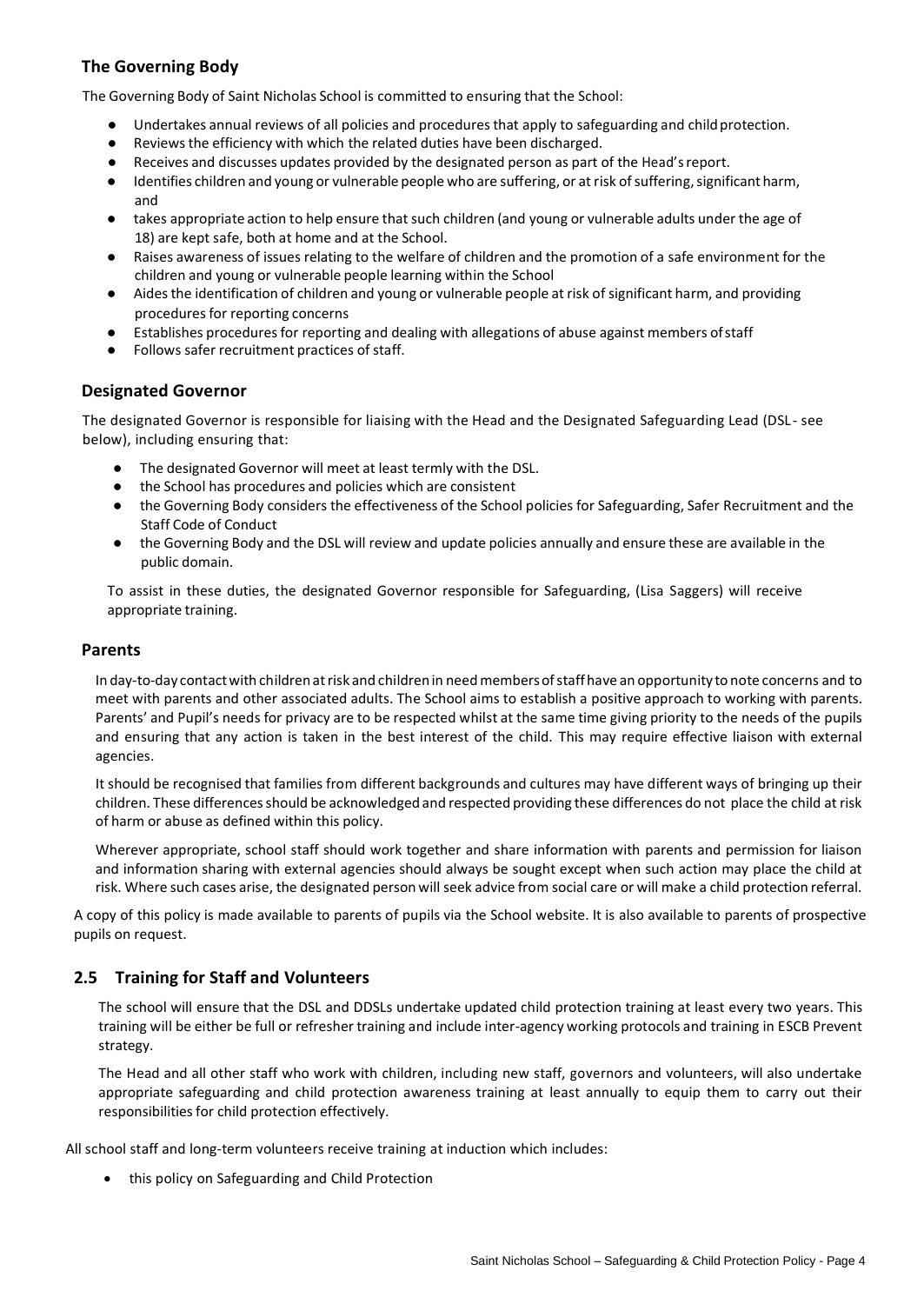- online safety
- the role and identity of the DSL and of the other designated persons and how to contact them
- receiving a copy of and confirming they have read and understood Part 1 and Annex A of KCSIE 2021
- policies relating to pupil behaviour
- Safeguarding in respect of Children Missing from Education
- receiving a copy of the Staff code of conduct, the Whistleblowing Policy; IT AUP; guidance on staff/pupil relationships and communications, including guidance on use of social media
- the risks of radicalisation and how to identify children at risk of radicalisation

All training in child protection (which is updated every year) is in accordance with the requirements of the Essex LSCB.

All school staff and volunteers must:

- Be alert to the signs of abuse as detailed in this policy
- Report any concerns immediately, where possible to the designated person
- Consult with the designated person if in any doubt as to how to proceed
- Follow the advice given in this policy in relation to how to handle disclosures
- Ensure that their behaviour and actions do not place pupils or themselves at risk of harm or allegations of harm to a pupil (for example, in one-to-one tuition, sports coaching, conveying a pupil by car, or engaging in inappropriate electronic communication with a pupil)

The school takes a risk-based approach to the level of information provided to temporary staff and short-term volunteers.

## **3. CHILD PROTECTION - GUIDANCE ON RECOGNISING ABUSE**

Because of their day to day contact with individual children during school time, teachers and other school staff are particularly well placed to observe outward signs of abuse, changes in behaviour or failure to develop.

Child abuse is any action by another person – adult or child – that causes significant harm to a child. It can be physical, seal or emotional, but can just as often be about a lack of love, care and attention. Neglect, whatever form it takes, can be just as damaging to a child as physical abuse.

Recognising child abuse is not easy, and it is not the responsibility of school staff to decide whether child abuse has taken place or if a child is at significant risk. School staff do, however, have a responsibility to act if any concerns arise about a child's welfare or safety. The health, safety and protection of a child are paramount.

Four main types of abuse are recognised, all of which can cause long term damage to a child or young person: emotional, physical, sexual, and neglect. It is always wrong and never the young person's fault.

It is important to recognise that abuse can take place wholly online and/or technology can be used to facilitate or reinforce abuse that takes place in person.

**3.1 Physical abuse:** may involve hitting, shaking, throwing, poisoning, burning (including cigarette burns) or scalding, drowning, suffocating or otherwise causing physical harm to a child. Physical harm may also be caused when a parent or carer fabricates the symptoms of, or deliberately induces illness in a child.

Signs of Physical abuse may include the following:

- Bruising in children who are not independently mobile.
- Bruises away from bony prominences, bruises to face, back, stomach, arms, buttocks, ears and hands. Multiple bruises in clusters or multiples, bruises of uniform shape. Bruises that carry the imprint of an implement used, hand marks or fingertips.
- Bite marks.
- Cigarette type burns anywhere, patterned burns (irons), rope burns. Burns in unusual places.
- Lacerations to the body or mouth.
- Multiple fractures. Evidence of old fractures. Any fractures to children under two years old.
- Fading injuries noticeable after an absence from school.
- Seems frightened of parents, does not want to return home at the end of the day.
- Unusually aggressive (or passive) behaviour or temper outbursts.
- Shrinks markedly (backs away) at the approach of adults
- Reluctance to change or wearing long sleeves in hot weather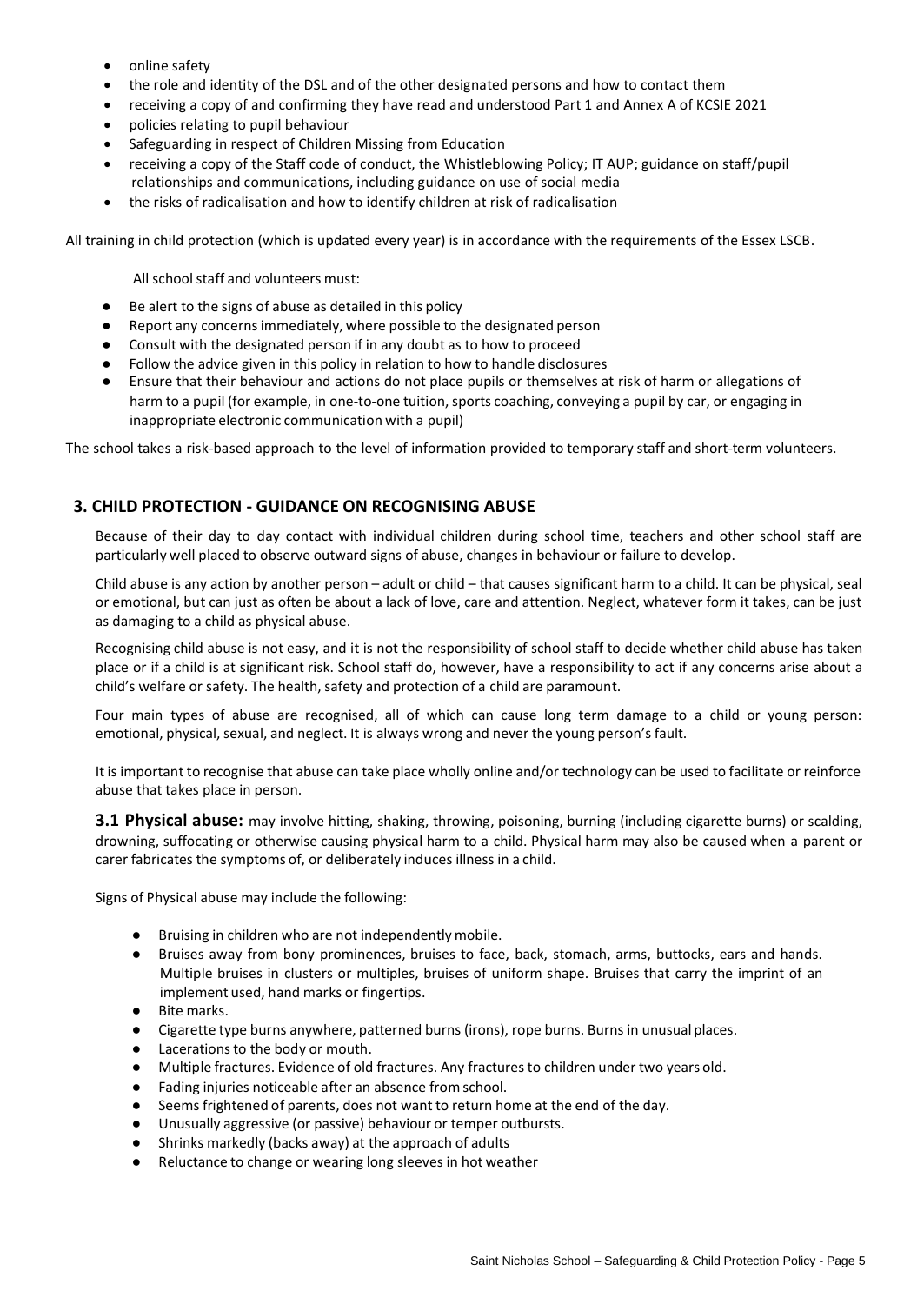**3.2 Emotional abuse**: the persistent emotional maltreatment of a child such as to cause severe and adverse effects on the child's emotional development. It may involve conveying to a child that they are worthless or unloved, inadequate, or valued only insofar as they meet the needs of another person. It may include not giving the child opportunities to express their views, deliberately silencing them or 'making fun' of what they say or how they communicate. It may feature age or developmentally inappropriate expectations being imposed on children. These may include interactions that are beyond a child's developmental capability as well as overprotection and limitation of exploration and learning, or preventing the child participating in normal social interaction. It may involve seeing or hearing the ill-treatment of another. It may involve serious bullying (including cyber-bullying), causing children frequently to feel frightenedor in danger, or the exploitationor corruption of children. Some level of emotional abuse is involved in all types of maltreatment of a child, although it may occur alone.

Signs of emotional abuse displayed by children include:

- Unexplained changesin behaviour
- Excessive behaviour, such as extreme aggression, passivity or become overly demanding
- Children who self-harm, for instance by scratching or cutting themselves
- Behaviour which is either inappropriately adult or infantile
- Children who persistently run away from home
- Children who show high levels of anxiety, unhappiness or withdrawal
- Being unable to play
- Fear of making mistakes

**3.3 Sexual abuse:** involves forcing or enticing a child or young person to take part in sexual activities, not necessarily involving a high level of violence, whether or not the child is aware of what is happening. The activities may involve physical contact, including assault by penetration (for example rape or oral sex) or non-penetrative acts such as masturbation, kissing, rubbing and touching outside of clothing. They may also include non-contact activities, such as involving children in looking at, or in the production of, sexual images, watching sexual activities, encouraging children to behave in sexually inappropriate ways, or grooming a child in preparation for abuse (including via the internet). Sexual abuse is not solely perpetrated by adult males. Women can also commit acts of sexual abuse, as can other children.

Signs of sexual abuse displayed by children include:

- The child talking about sexual abuse they usually want it to stop listen
- Changes in behaviour may include: Becoming aggressive or alternatively withdrawn; fear of being left with certain people or groups of people; nightmares; running away; bedwetting; mentioning secrets they cannot share.
- Difficulty walking or sitting
- Pain/itching/bleeding/bruising/discharge to the genital area/anus
- Urinary infections/sexually transmitted diseases
- Persistent sore throats
- Eating disorders
- Self- mutilation
- Refuses to change for gym or participate in physical activities
- Exhibits an inappropriate sexual knowledge for their age
- Exhibits sexualised behaviour in their play or with other children

**3.4 Neglect:** the persistent failure to meet a child's basic physical and/ or psychological needs, likely to result in the serious impairment of the child's health or development; it may also occur during pregnancy as a result of maternal substance abuse. Neglect may involve a parent or carer failing to: provide adequate food, clothing and shelter (including exclusion from home or abandonment); protect a child from physical and emotional harm or danger; ensure adequate supervision (including the use of inadequate care-givers) or ensure accessto appropriate medical care or treatment. It may also include neglect of, or unresponsiveness to, a child's basic emotional needs. In addition to these types of abuse and neglect, members of staff will also be alert to following specific safeguarding issues: Signs of neglect include:

- Frequent absenteeism from school.
- Begging or stealing money or food.
- Lacks needed medical or dental care, immunisations or glasses.
- Lacks appropriate clothing, e.g. for weather conditions, shoes are too small, ill-fitted clothes.
- Teeth are dirty, hair quality is poor and contains infestations.
- Hands are cold, red and swollen.
- The parent of adult caregiver has failed to protect a child from physical harm or danger.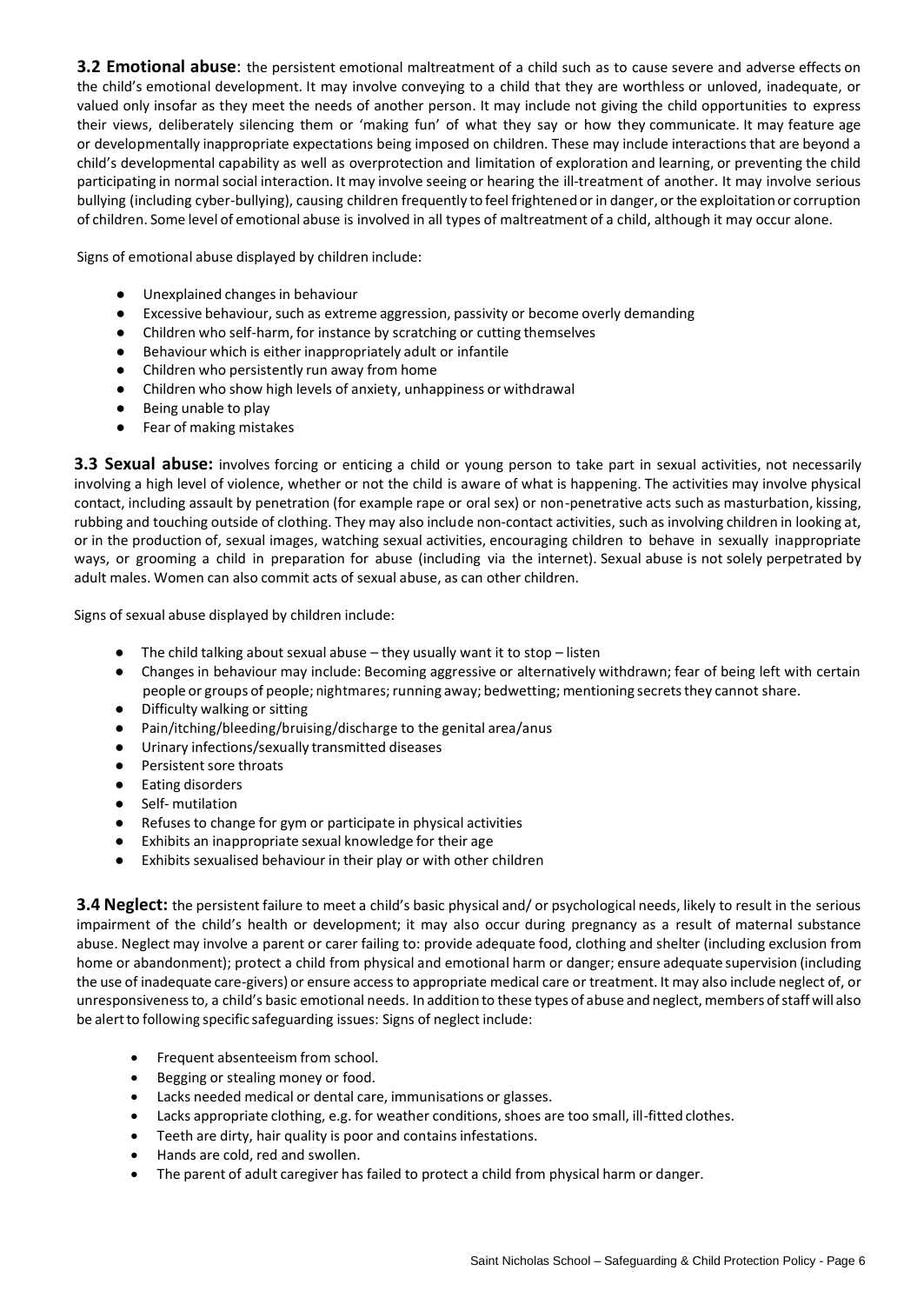## **4 OTHER SPECIFIC SAFEGUARDING ISSUES**

All staff should have an awareness of safeguarding issues that can put children at risk of harm. Behaviours linked to issues such as drug taking, alcohol abuse, deliberately missing education and sharing of nudes and semi-nudes (also known as youth produced sexual imagery) put children in danger.

**4.1 Child Sexual Exploitation (CSE)** Child sexual exploitation is a form of child sexual abuse. It occurs where an individual or group takes advantage of an imbalance of power to coerce, manipulate or deceive a child or young person under the age of 18 into sexual activity (a) in exchange for something the victim needs or wants, and/or(b) for the financial advantage or increased status of the perpetrator or facilitator. The victim may have been sexually exploited even if the sexual activity appears consensual. Child sexual exploitation does not always involve physical contact; it can also occur through the use of technology. Like all forms of child sex abuse, child sexual exploitation:

- can affect any child or young person (male or female) under the age of 18 years, including 16 and 17 year olds who can legally consent to have sex;
- can still be abuse even if the sexual activity appears consensual;
- can include both contact (penetrative and non-penetrative acts) and non- contact sexual activity;
- can take place in person or via technology, or a combination of both;
- can involve force and/or enticement-based methods of compliance and may, or may not, be accompanied by violence or threats of violence;
- may occur without the child or young person's immediate knowledge (e.g. through others copying videos or
- images they have created and posted on social media);
- can be perpetrated by individuals or groups, males or females, and children or adults. The abuse can be a one-off occurrence or a series of incidents over time, and range from opportunistic to complex organised abuse; and
- is typified by some form of power imbalance in favour of those perpetrating the abuse. Whilst age may be the most obvious, this power imbalance can also be due to a range of other factors including gender, sexual identity, cognitive ability, physical strength, status, and access to economic or other resources.

**4.2 Child criminal exploitation: county lines** Criminal exploitation of children is a geographically widespread form of harm that is a typical feature of county lines criminal activity: drug networks or gangs groom and exploit children and young people to carry drugs and money from urban areas to suburban and rural areas, market and seaside towns. Key to identifying potential involvement in county lines are missing episodes, when the victim may have been trafficked for the purpose of transporting drugs and a referral to the National Referral Mechanism should be considered.

Like other forms of abuse and exploitation, county lines exploitation:

- can affect any child or young person (male or female) under the age of 18 years;
- can affect any vulnerable adult over the age of 18 years;
- can still be exploitation even if the activity appears consensual;
- can involve force and/or enticement-based methods of compliance and is often accompanied by violence or threats of violence;
- can be perpetrated by individuals or groups, males or females, and young people or adults; and
- is typified by some form of power imbalance in favour of those perpetrating the exploitation. Whilst age may be the most obvious, this power imbalance can also be due to a range of other factors including gender, cognitive ability, physical strength, status, and access to economic or other resources.

# **4.3 Female Genital Mutilation (FGM)**

Female genital mutilation refers to procedures that intentionally alter or cause injury to the female genital organs for nonmedical reasons. The practice is illegal in the UK.

FGM typically takes place between birth and around 15 years old; however, it is believed that the majority of cases happen between the ages of 5 and 8.

Risk factors for FGM include:

- low level of integration into UK society
- mother or a sister who has undergone FGM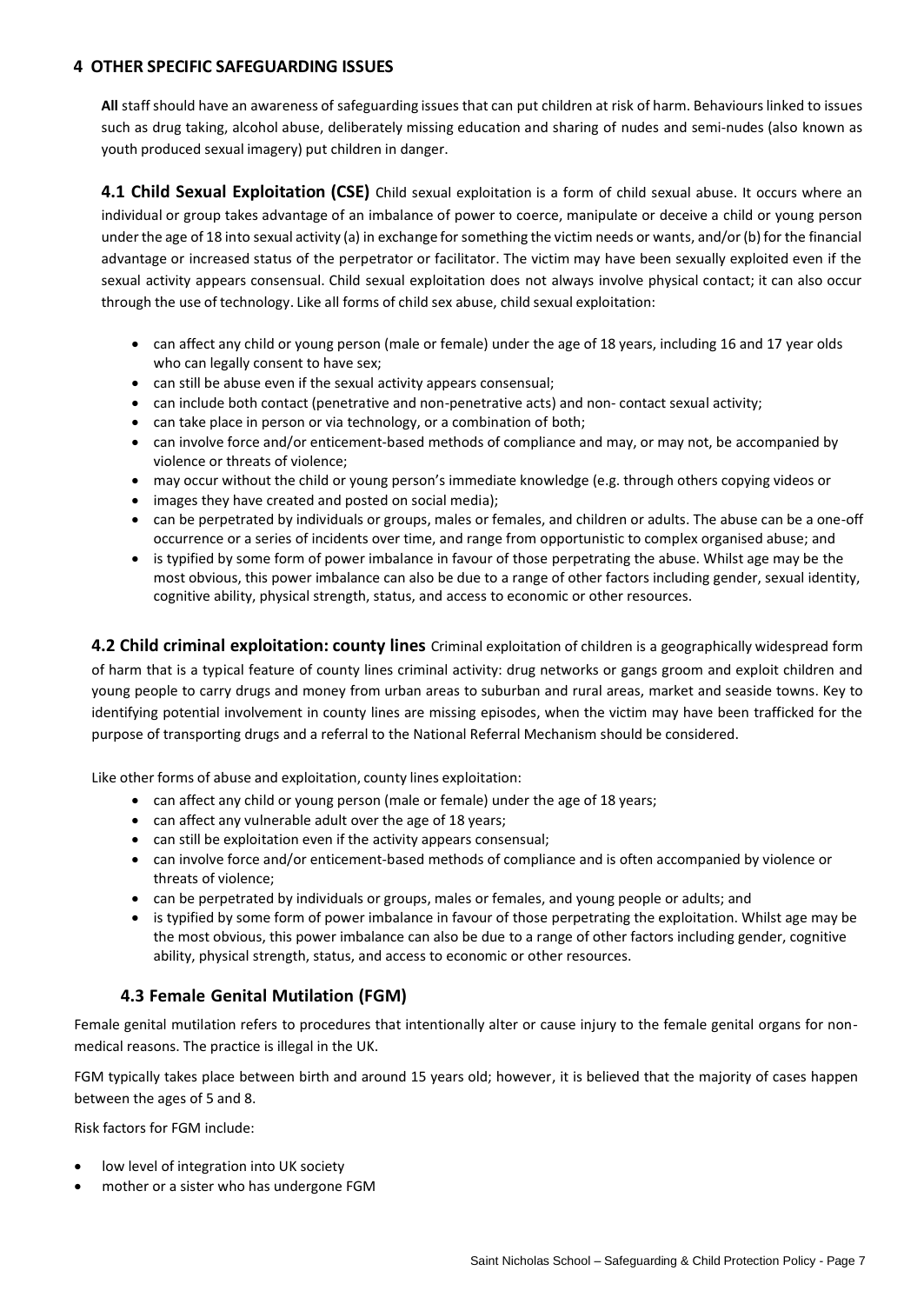- girls who are withdrawn from PSHE
- visiting female elder from the country of origin
- being taken on a long holiday to the country of origin
- talk about a 'special' procedure to become a woman

Symptoms of FGM

FGM may be likely if there is a visiting female elder, there is talk of a special procedure or celebration to become a woman, or parents wish to take their daughter out-of-school to visit an 'at-risk' country (especially before the summer holidays), or parents who wish to withdraw their children from learning about FGM. Staff should not assume that FGM only happens outside the UK.

Indications that FGM may have already taken place may include:

- difficulty walking, sitting or standing and may even look uncomfortable.
- spending longer than normal in the bathroom or toilet due to difficulties urinating.
- spending long periods of time away from a classroom during the day with bladder or menstrual problems.
- frequent urinary, menstrual or stomach problems.
- prolonged or repeated absences from school or college, especially with noticeable behaviour changes (e.g. withdrawal or depression) on the girl's return
- reluctance to undergo normal medical examinations.
- confiding in a professional without being explicit about the problem due to embarrassment or fear.
- talking about pain or discomfort between her legs

Where a member of staff discovers (either through disclosure by the victim or visual evidence) that Female Genital Mutilation (FMG) appears to have been carried out on a girl there is a statutory duty to report this to the police. Unless the teacher has a good reason not to, they should still discuss any such case with the school's Designated Safeguarding Lead and involve children's social care as appropriate.

**4.4 Preventing Radicalisation** The Counter-Terrorism and Security Act 2015 places a duty on specified authorities, including local authorities and childcare, education and other children's services providers, in the exercise of their functions, to have due regard to the need to prevent people from being drawn into terrorism ("the prevent duty"). Young people can be exposedto extremistinfluences or prejudiced views, in particularthose via the internet and other social media. Schools can help to protect children from extremist and violent views in the same ways that they help to safeguard children from drugs, gang violence or alcohol.

Ways in which people can be vulnerable to radicalisation and example indicators that might suggest that an individual could be vulnerable:

Example indicators that an individual is engaged with an extremist group, cause or ideology include: their day- to- day behaviour becoming increasingly centred around an extremist ideology, group or cause; spending increasing time in the company of other suspected extremists; loss of interest in other friends and activities not associated with the extremist ideology, group or cause; possession of material or symbols associated with an extremist cause (e.g. the swastika for far right groups); changing their style of dress or personal appearance to accord with the group; attempts to recruit others to the group/cause/ideology; or communications with others that suggest identification with a group/ cause/ideology.

- Example indicators that an individual has an intention to use violence or other illegal means include: clearly identifying another group as threatening what they stand for; using insulting or derogatory names or labels; speaking about the imminence of harm from the other group and the importance of immediate action; expressing attitudes that justify offending on behalf of the group, cause or ideology; condoning or supporting violence or harm towards others; or plotting or conspiring with others.
- Example indicators that an individual is capable of contributing directly or indirectly to an act of terrorism include: having a history of violence; being criminally versatile and using criminal networks to support extremist goals; having occupational skills that can enable acts of terrorism (such as civil engineering, pharmacology or construction); or having technical expertise that can be deployed (e.g. IT skills, knowledge of chemicals, military training or survivalskills).

There is no single route to radicalisation, nor is there a simple profile of those who become involved. For this reason, any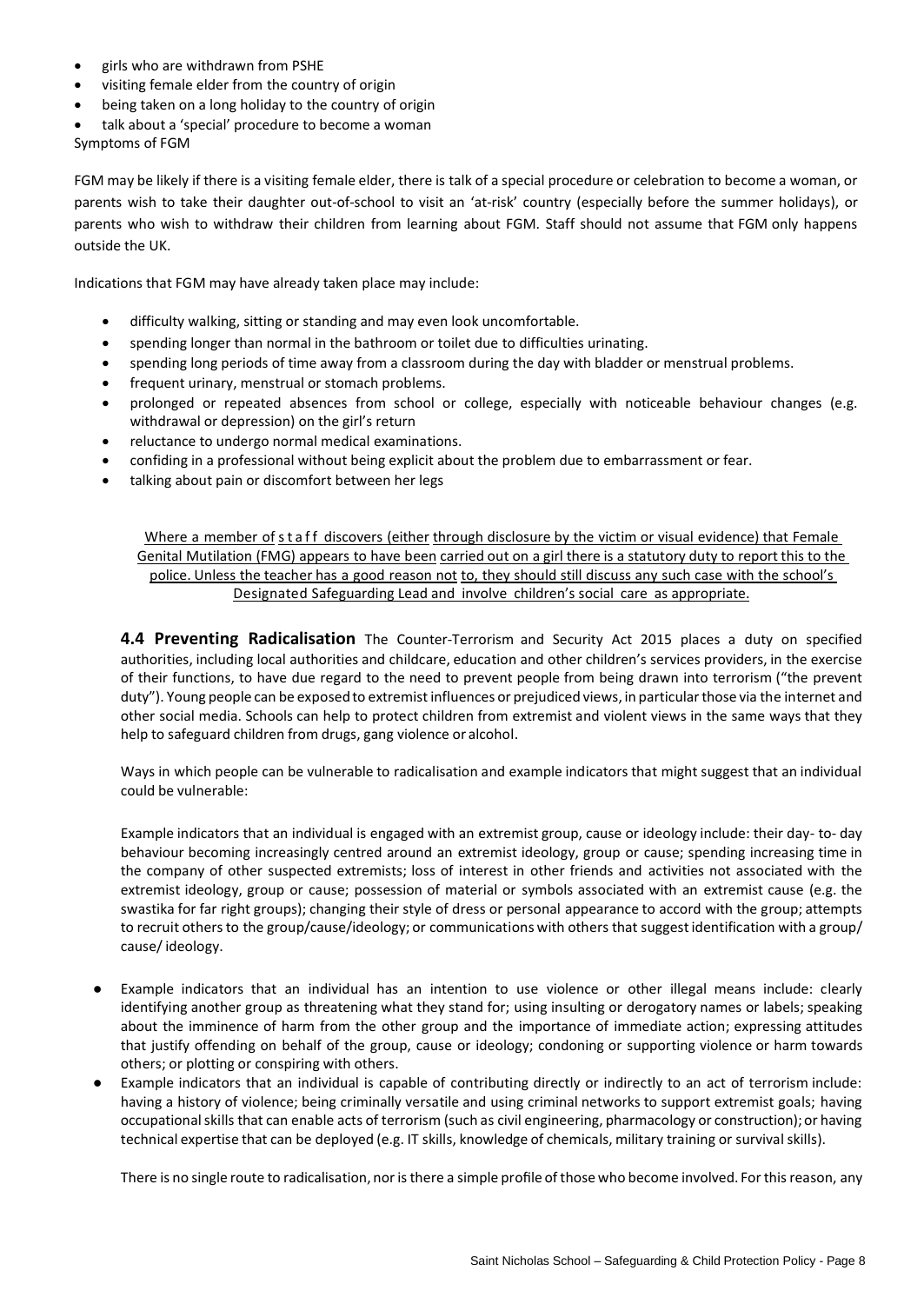attempt to derive a 'profile' can be misleading. lt must not be assumed that these characteristics and experiences will necessarily lead to individuals becoming radicalised, or that these indicators are the only source of information required to make an appropriate assessment about vulnerability. Where a member of staff believes that a child is at risk of radicalisation and possibly being drawn into terrorism this concern should be immediately discussed with the Designated Safeguarding Lead. TheDSL in discussionwith the Head will need to consider the level of risk to identify the most appropriate referral, which could include, contact with the ESCB or Channel at Essex Police.

**4.5 Honour-based Abuse (HBA)** Honour-based abuse is a crime or incident which may have been committed to protect or defend the perceived honour of the family or community. It is often linked to family members or acquaintances who mistakenly believe someone has brought shame to their family or community by doing something that is not in keeping with the traditional beliefs of their culture. For example, honour based abusee might be committed against people who:

- become involved with a boyfriend or girlfriend from a different culture or religion
- want to get out of an arranged marriage
- want to get out of a forced marriage
- wear clothes or take part in activities that might not be considered traditional within a particular culture

Women and girls are the most common victims of honour-based abuse; however, it can also affect men and boys**.**

**4.6 Forced Marriage** Forcing a person into a marriage is a crime in England and Wales. A forced marriage is one entered into without the full and free consent of both parties and where violence, threats or any other form of coercion is used to cause a person to enter into a marriage. Threats can be physical or emotional and psychological. A lack of full and free consent can be where a person does not consent or where they cannot consent (if they have learning disabilities, for example).

School staff can contact the Forced Marriage Unit if they need advice or information: 020 7008 0151 or email [fmu@fco.gov.uk](mailto:fmu@fco.gov.uk)

**4.7 Domestic Abuse** In April 2021, the Domestic Abuse Act 2021 received Royal Assent and introduced a statutory definition for the first time. Definition -

The Domestic Abuse Act 2021 (Part 1) defines domestic abuse as any of the following behaviours, either as a pattern of behaviour, or as a single incident, between two people over the age of 16, who are 'personally connected' to each other:

(a) physical or sexual abuse;

(b) violent or threatening behaviour;

(c) controlling or coercive behaviour;

(d) economic abuse (adverse effect of the victim to acquire, use or maintain money or other property; or obtain goods or services); and

(e) psychological, emotional or other abuse.

People are 'personally connected' when they are, or have been married to each other or civil partners; or have agreed to marry or become civil partners. If the two people have been in an intimate relationship with each other, have shared parental responsibility for the same child, or they are relatives.

The definition of Domestic Abuse applies to children if they see or hear, or experience the effects of, the abuse; and they are related to the abusive person.

(The definition can be found here: [https://www.legislation.gov.uk/ukpga/2021/17/part/1/enacted\)](https://www.legislation.gov.uk/ukpga/2021/17/part/1/enacted)

Types of domestic abuse include intimate partner violence, abuse by family members, teenage relationship abuse and child/adolescent to parent violence and abuse. Anyone can be a victim of domestic abuse, regardless of sexual identity, age, ethnicity, socio-economic status, sexuality or background and domestic abuse can take place inside or outside of the home.

The National Domestic Abuse helpline can be called free of charge and in confidence, 24 hours a day on 0808 2000 247.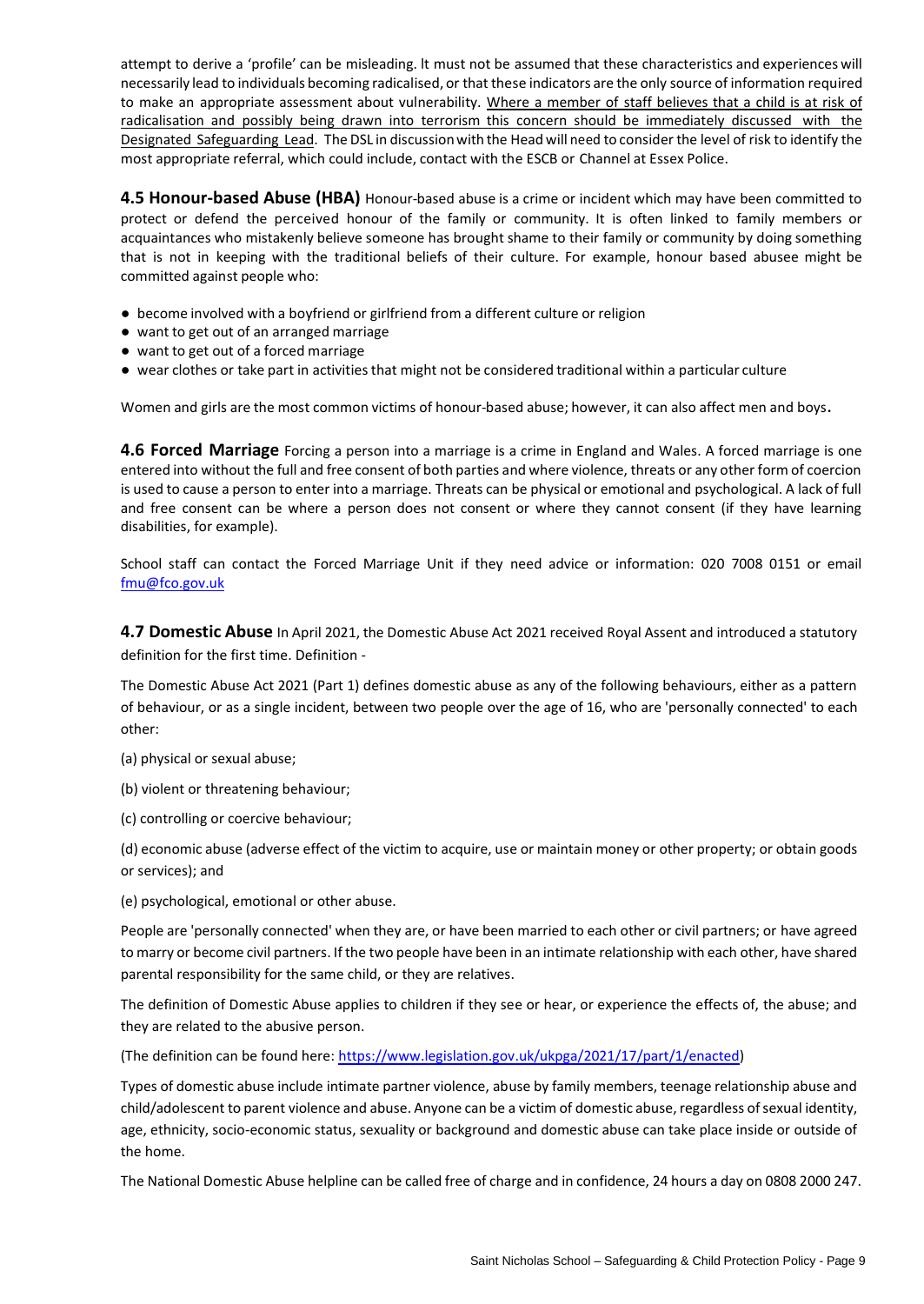Domestic abuse is always a child protection issue. In nearly all serious case reviews domestic abuse is highlighted as a risk factor. It is essential to always inform children's social care services if you suspect a child at your school is living with domestic abuse.

Exposure to domestic abuse and/or violence can have a serious, long lasting emotional and psychological impact on children. In some cases, a child may blame themselves for the abuse or may have had to leave the family home as a result.

**4.8 Gangs** Criminal exploitation of children is a geographically widespread form of harm that is a typical feature of county lines criminal activity: drug networks or Gangs groom and exploit children and young people to carry drugs and money from urban areas to suburban and rural areas, market and seaside towns. Key to identifying potential involvement in county lines are missing episodes, when the victim may have been trafficked for the purpose of transporting drugs and a referral to the National Referral Mechanism should be considered.

**4.9 Children Missing Education** This is covered in detail in a later section.

**4.10 "Peer on peer" abuse** This is covered in detail in a later section. The school recognises in particular the vulnerability of children with SEN/D in this regard.

# **5 DEALING WITH A DISCLOSURE OF ANY SAFEGUARDING CONCERN AND THE PROCEEDURE FOR REPORTING & RECORDING**

If staff have **any concerns** about a child's welfare, they should act on them immediately. Staff should follow the procedures below when dealing with any safeguarding concerns. All staffshould refer any concerns to the designated person as soon as possible.

Options will then include:

- managing any support for the child internally through the pastoral systems within the school;
- an early help assessment; or
- a referral for statutory services, for example as the child might be in need, is in need or suffering or likely to suffer harm.

The designated safeguarding lead or a deputy should always be available to discuss safeguarding concerns. If in exceptional circumstances, the designated safeguarding lead (or deputy) is not available, this should not delay appropriate action being taken. Staff should consider taking advice from Essex Safeguarding Children's Board – the guidance is explicit that *anyone* can make a referral direct to ESCB and that it is not necessary to have parental consent. In these circumstances, any action taken should be shared with the designated safeguarding lead (or deputy) as soon as is practically possible. KCSIE Part One has a clear and straightforward flowchart that explains the procedures.

Staffshould not assume a colleague or another professional will take action and share information that might be critical in keeping children safe. They should be mindful that early information sharing is vital for effective identification, assessment and allocation of appropriate service provision. If in any doubt about sharing information, staff should speak to the designated safeguarding lead or a deputy. Fears about sharing information **must not** be allowed to stand in the way of the need to promote the welfare, and protect the safety, of children.

If early help is appropriate, the designated safeguarding lead (or deputy) will generally lead on liaising with other agencies and setting up an inter-agency assessment as appropriate. Staff may be required to support other agencies and professionals in an early help assessment, in some cases acting as the lead practitioner. Any such cases should be kept under constant review and consideration given to a referral to children's social care for assessment for statutory services, if the child's situation does not appear to be improving or is getting worse.

# **5.1 Disclosures**

If a child or young person tells a member of staff about possible abuse: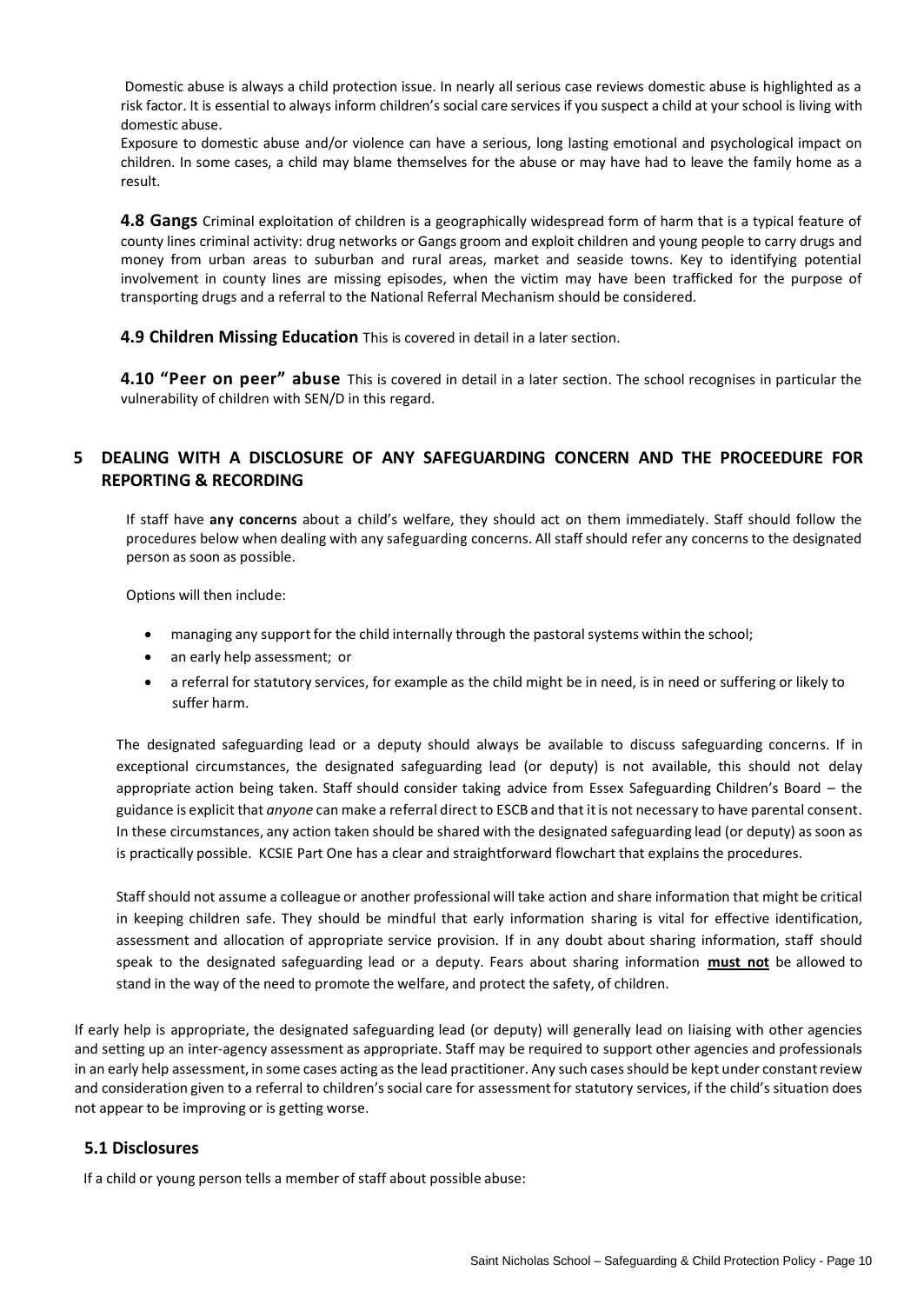- Listen to the pupil, keeping calm and offering reassurance.
- Inform them that you must pass the information on, but that only those that need to know about it will be told. Inform them of to whom you will report the matter.
- Do not interview the child or person concerned, but question normally and without pressure, in order to be sure that you understand what they are telling you.
- Do not put words into the child or person's mouth. Use the 'TED' Questioning Approach (Tell me, Explain, Describe) :
	- Reassure them that by telling you, they have done the right thing.
	- Make a detailed note of the date, time, place, what the child or person said, did and your questions etc.
	- Staff should not investigate concerns or allegations themselves, but should report them immediately to the DSL or, in her absence the Deputy DSL or Head.
- Considering the best way to make a record of the report. Best practice is to wait until the end of the report and immediately write up a thorough summary. This allows the staff member to devote their full attention to the child and to listen to what they are saying. It may be appropriate to make notes during the report. However, if making notes, staff should be conscious of the need to remain engaged with the child and not appear distracted by the note taking. Either way, it is essential a written record ismade only recording the facts as the child presents them. The notes should not reflect the personal opinion of the note taker. Staff should be aware that notes could become part of a statutory assessment by children's social care and/or part of a criminal investigation;

The school recognises it is an agent of referral and not of investigation. Therefore:

## **DO**

- Listen carefully
- Make accurate notes using the child's own words
- Inform the DSL
- Tell the child that they have done the right thing by telling you

#### **DON'T**

- Ask leading questions
- Use your own words to describe events
- Investigate
- Promise confidentiality

When abuse by one or more pupils against another pupil is suspected, child protection procedures will be applied to both (alleged) abuser and abused if there is reasonable cause to suspect that a child is suffering or likely to suffer "significant harm". If appropriate, the School's disciplinary procedures will be invoked. (Please see anti- bullying policy.)

Where a member of staff discovers (either through disclosure by the victim or visual evidence) that Female GenitalMutilation (FGM) appears to have been carried out, on a girl under the age of 18, the school's Designated Safeguarding Lead must be informed. In this regard, there is a specific legal duty on teachers who must report this to the police. Unless the teacher has a good reason not to, they should still discuss any such case with the school's Designated Safeguarding Lead and involve children's social care as appropriate.

Where a member of staff believes that a child is at risk of radicalisation and possibly being drawn into terrorism this concern should be immediately discussed with the school's Designated Safeguarding Lead who will contact ESCB and or Channel at Essex Police as required.

## **5.2 Procedures for Monitoring, Recording and Reporting**

School policy is that brief notes should be kept at the time of the incident/ first disclosure or immediately after with the subsequent completion of a critical incident sheet. Records may be used in legal proceedings and must be kept accurate and secure. All records about the incident should be sent to the designated person and should include factual information rather than assumption or interpretation. The child's own language should be used rather than an interpretation. Notes should be signed by the staff member with the time, date and place recorded. Records may be used to support a referral to an external agency.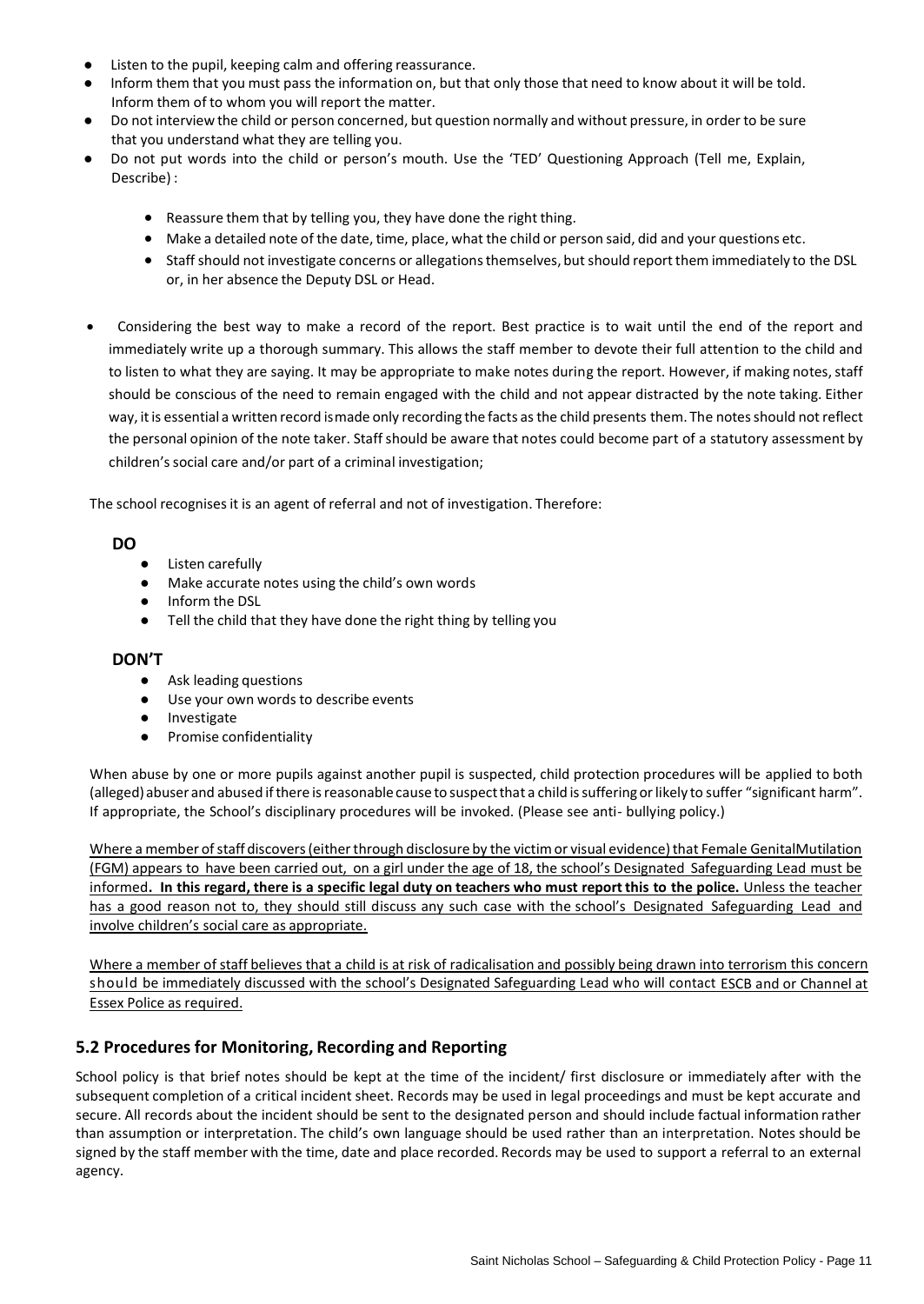# **5.3 Confidentiality**

After a disclosure, members of staffshould be careful in subsequent discussionsto ensure that information is only shared with the appropriate persons. All staff should be kept aware of issues relating to confidentiality and the status ofinformationthey may hold. Members of staff, other than the designated person and those involved closely, should only have enough details in order to help them to act sensitively and appropriately to a pupil.

Sensitive information regarding pastoral issues and for children on the child protection register is keptseparately in a folder in the closed section of the office. Discretion should be used when talking about the personal and changing circumstances of children, e.g. when a child goes into care.

# **5.4 Vulnerable Pupils**

The School acknowledgesthe additional need forsupport and protection of children who are vulnerable by virtue of Special Educational Needs or Disability, homelessness, refugee asylum seeker status, the effect of substance abuse within the family, those who are young carers, mid-year admissions and pupils who are excluded from school.

Particular vigilance will be exercised in respect of pupils who are the subjects of Child Protection Plans and any incidents or concerns involving these children will be reported immediately to the allocated Social Worker. If the pupil in question is a 'Looked-After Child', this will also be brought to the notice of the Designated Person with responsibility for 'Looked After Children' within Essex Safeguarding Children's Board.

The school is aware that a previously looked after child potentially remains vulnerable and all staff should have the skills, knowledge and understanding to keep previously looked after children safe. When dealing with looked after children and previously looked after children, it is important that all agencies work together and prompt action is taken when necessary to safeguard these children, who are a particularly vulnerable group.

Local authorities have on-going responsibilities to the young people who cease to be looked after and become care leavers. Designated safeguarding leads should therefore have details of the local authority Personal Advisor appointed to guide and support the care leaver, and should liaise with them as necessary regarding any issues of concern affecting the care leaver.

# **5.5. Mental Health**

All staff Saint Nicholas School are aware that mental health problems can, in some cases, be an indicator that a child has suffered or is at risk of suffering abuse, neglect or exploitation.

School staff are not expected or trained to diagnose mental health conditions or issues but may notice behaviours that may be of concern. If Staff have mental health concerns about a child that is also a safeguarding concern, immediate action should be taken and a referral made to the DSL or DDSL.

# **5.6 Early Help**

Any child may benefit from early help, but all school staff should be particularly alert to the potential need for early help for a child who:

- is disabled and has specific additional needs
- has special educational needs (whether or not they have a statutory Education, Health and Care Plan)
- is a young carer
- is showing signs of being drawn in to anti-social or criminal behaviour, including gang involvement and association with organised crime groups
- is frequently missing/goes missing from care or from home
- is at risk of modern slavery, trafficking or exploitation
- is at risk of being radicalised or exploited
- is in a family circumstance presenting challenges for the child, such as drug and alcohol misuse, adult mental health issues and domestic abuse
- is misusing drugs or alcohol themselves
- has returned home to their family from care
- is a privately fostered child

# **6 REPORTING AND DEALING WITH ALLEGATIONS OF ABUSE AGAINST MEMBERS OF STAFF,**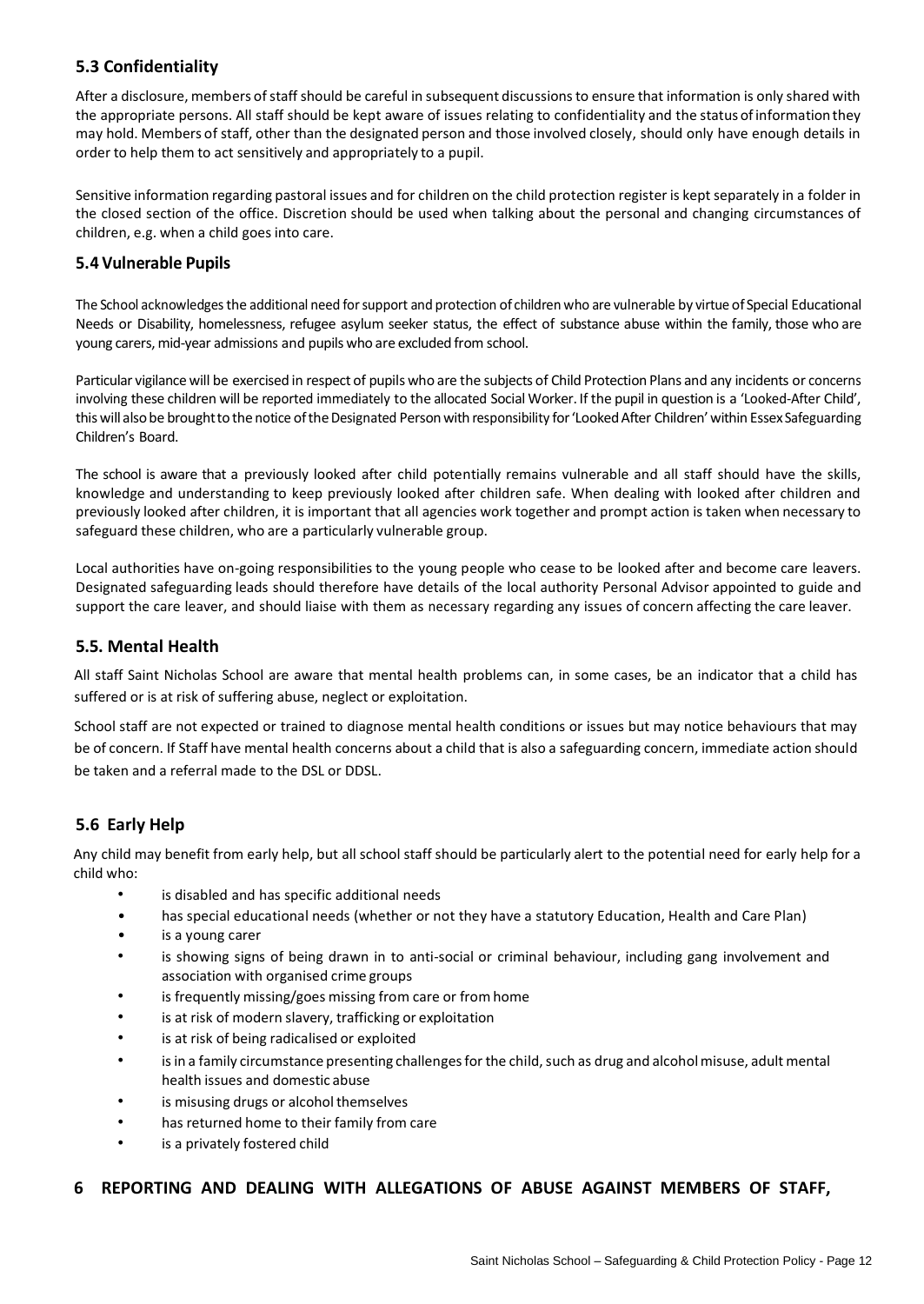## **VOLUNTEERS OR THEHEAD**

The school understands that a pupil may make an allegation against a member of staff, volunteer, contractor or the Head. A member of staff who receives an allegation about another member of staff should follow the guidelines above for dealing with disclosure.

If such an allegation is made against a member of staff, a DSL, who is not the Head, or a volunteer, the person to whom the allegation is made will immediately inform the Head. The Head will, on all such occasions, discuss the content of the allegation with the LADO (Local Authority Designated Officer) or, in the most serious cases, the Police so as not to jeopardise statutory investigations, within one working day and before any investigation takes place.

If an allegation made to a member of staff concerns the Head, the person to whom the allegation is made will immediately inform the Chair of Governors, without the knowledge of the Head. The Chair of Governors will contact the LADO (or in the most serious cases the Police) within one working day. The Chair of the Governors, Mr Rob Ellice, is nominated to liaise with the Local Authority in case of allegations against the Head or a member of the Board of Governors.

The matter must remain strictly confidential until the Head (or Chair of Governors) has made an initial assessment in conjunction with the LADO and decided what steps are to be taken. All discussions will be recorded and any communication agreed. A decision will be taken as to whether the suspicion or allegation is an internal disciplinary matter (in which case the school's disciplinary procedures will be followed) or whether there is a potential child protection issue (in which case the school's child protection procedures will be followed). The LADO's role is not to investigate the allegation, but to ensure that an appropriate investigation is carried out, whether that is by the police, children's social care, the school or college, or a combination of these.

If it can be shown that an allegation is demonstrably false, it is not necessary for the Head/designated person to make a referral. A member of staff/volunteer against whom an allegation has been made, may, but will not automatically, be suspended. The school will carefully consider whether the circumstances warrant suspension or whether alternate arrangements should be put in place. The schools will give due weight to the views of the LADO, KCSIE and Working Together when making a decision about suspension.

The headteacher has to decide whether the concern is an allegation or low-level concern. The term 'low-level' concern does not mean that it is insignificant, it means that the behaviour towards a child does not meet the threshold for referral to the Local Authority Designated Officer (LADO) (see below).

#### **Allegations**

It is an allegation if the person\* has:

- behaved in a way that has harmed a child, or may have harmed a child and/or;
- possibly committed a criminal offence against or related to a child and/or;
- behaved towards a child or children in a way that indicates he or she may pose a risk of harm to children; and/or
- behaved or may have behaved in a way that indicates they may not be suitable to work with children (also includes behaviour outside the school).

(\*Person could be anyone working in the school or a college that provides education for children under 18 years of age, including supply teachers, volunteers and contractors.)

#### **Low-level Concerns**

Concerns may be graded Low-level if the concern does not meet the criteria for an allegation; and the person\* has acted in a way that is inconsistent with the staff code of conduct, including inappropriate conduct outside of work. Example behaviours include, but are not limited to:

- being over friendly with children;
- having favourites;
- taking photographs of children on their mobile phone;
- engaging with a child on a one-to-one basis in a secluded area or behind a closed door; or,
- using inappropriate sexualised, intimidating or offensive language.

*[Schools should ensure that their Code of Conduct is clear about what low-level concerns are and why it is important that such concerns are shared.]*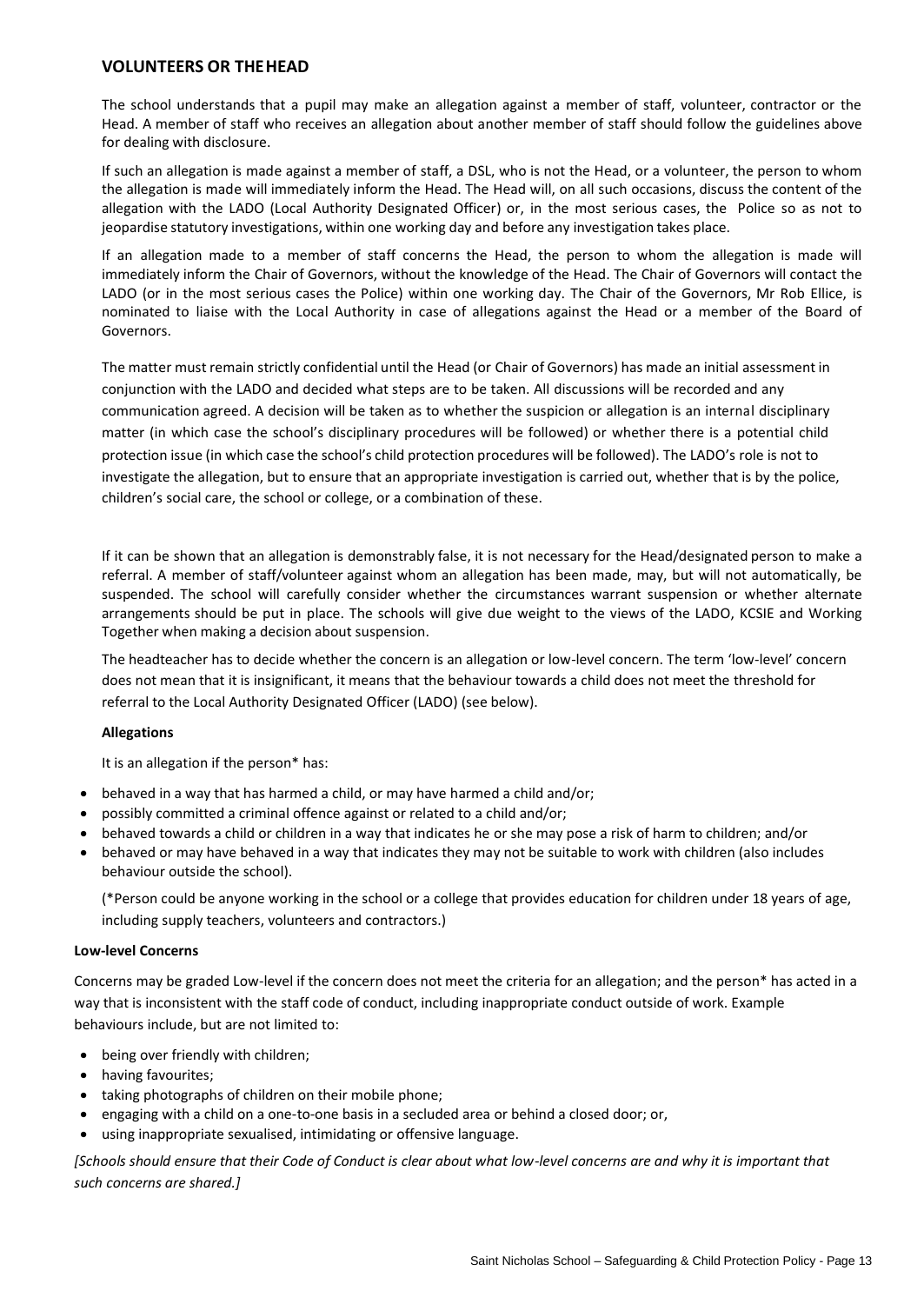If the concern has been raised via a third party, the headteacher/principal should collect as much evidence as possible by speaking:

- directly to the person who raised the concern, unless it has been raised anonymously;
- to the individual involved and any witnesses.

Reports about supply staff and contractors should be notified to their employers, so any potential patterns of inappropriate behaviour can be identified.

Staff should be encouraged and feel confident to self-refer, where, for example, they have found themselves in a situation which could be misinterpreted, might appear compromising to others, and/or on reflection they believe they have behaved in such a way that they consider falls below the expected professional standards.

Low-level concerns should be recorded in writing, including:

- name\* of individual sharing their concerns
- details of the concern
- context in which the concern arose
- action taken

(\* if the individual wishes to remain anonymous then that should be respected as far as reasonably possible)

Records must be kept confidential, held securely and comply with the Data Protection Act 2018. Schools and colleges should decide how long they retain such information, but it is recommended that it is kept at least until the individual leaves their employment.

Records should be reviewed so that potential patterns of concerning, problematic or inappropriate behaviour can be identified.

If a concerning pattern of behaviour is identified and now meets the criteria for an allegation, then the matter should be referred to the LADO.

The records' review might identify that there are wider cultural issues within the school or college that enabled the behaviour to occur. This might mean that policies or processes could be revised or extra training delivered to minimise the risk of it happening again.

Suspension will arise on the following grounds.

- A child or children may be at risk.
- The allegation is so serious that dismissal for gross misconduct is possible.
- It is necessary to allow any investigation to continue unimpeded.

Suspension may be considered at any stage of an investigation, but is a neutral act, not a disciplinary sanction, and will be on full pay.

If an allegation of abuse by a member of staff is substantiated, then referral will be made to the Disclosure and Barring Service and, in the case of teachers to the Teacher Regulation Agency (TRA).

# **7 REPORTINGAND DEALING WITH ALLEGATIONSOF ABUSEBYONE PUPIL AGAINSTANOTHER. PEER-ON-PEER ABUSE**

Children can abuse other children. This is generally referred to as peer-on-peer abuse and can take many forms. This can include (but is not limited to) bullying (including cyberbullying); sexual violence and sexual harassment; physical abuse such as hitting, kicking, shaking, biting, hair pulling, or otherwise causing physical harm; sharing of nudes and semi-nudes and initiating/hazing type violence and rituals, Upskirting. Causing someone to engage in sexual activity without consent, such as forcing someone to strip, touch themselves sexually, or to engage with sexual activity with a third party.

The school recognises that it is more likely that girls will be victims of peer-on-peer abuse; also children with SEN/D are more vulnerable; all peer-on-peer abuse is unacceptable and will be taken seriously.

Peer-on-peer abuse will not be tolerated or passed off as 'banter' or 'part of growing up'. The school sets clear zero tolerance policy with regard to pupils' behaviour and promotes a safe, happy and secure environment in which the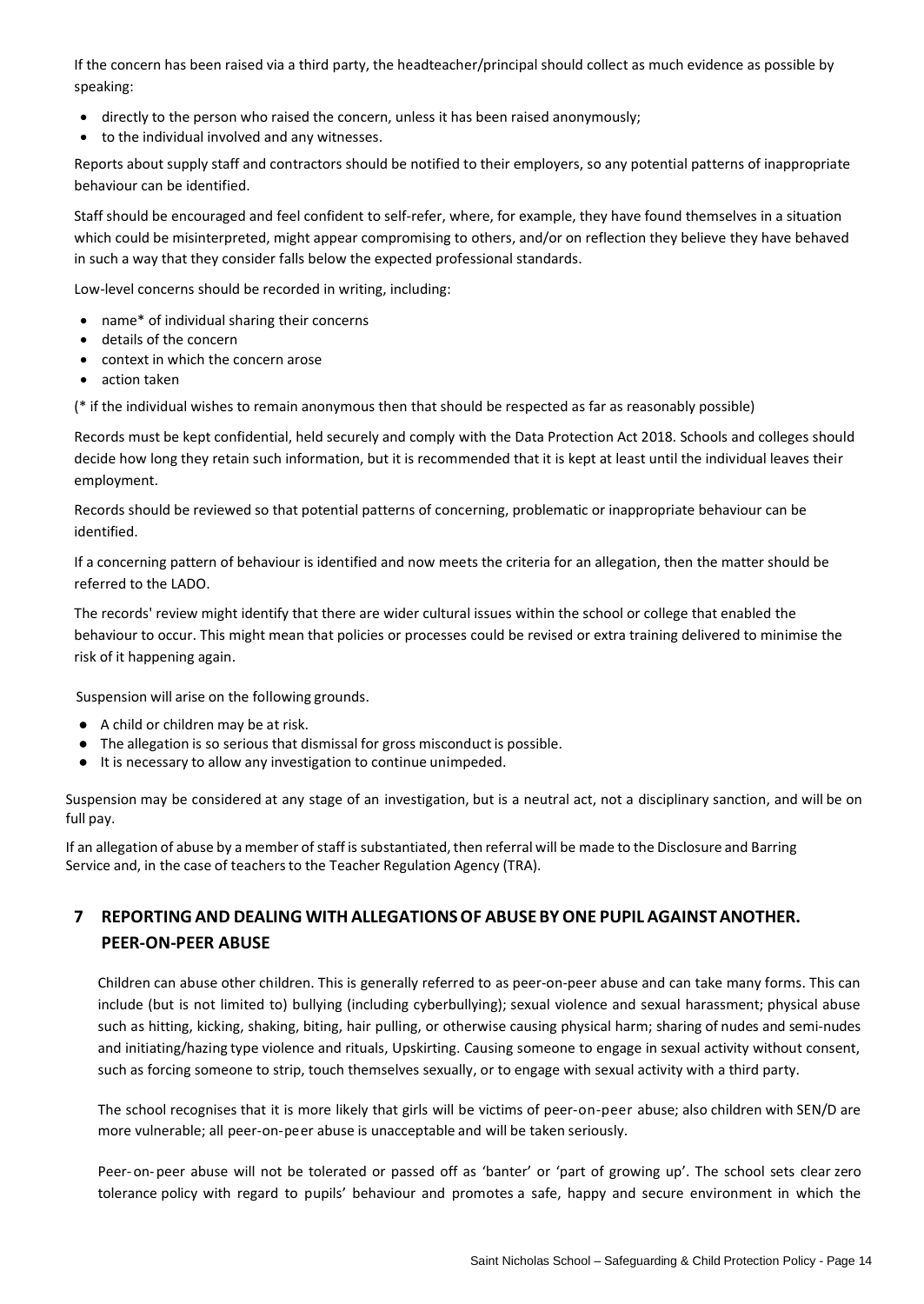personal development of pupils is prioritised. The school aims to develop tolerant and compassionate young people with a strong sense of right and wrong and a natural respect for those around them.

When an allegation is made by a pupil against another pupil, members of staff should consider whether the disclosure raises a safeguarding concern i.e. where there is *'reasonable cause to suspectthat a child is suffering or likely to suffer, significant harm'*.

Staff should be aware that behaviours linked to the likes of drug taking, alcohol abuse, truanting and sharing of nudes and semi-nudes put children in danger. If so, the member of staff who receives allegations of peer to peer abuse (including sharing of nudes and semi-nudes) should follow the guidelines in section 5 above for dealing with a disclosure. In such cases, all children involved should be considered 'at risk' and a referral will be made to local agencies. Appropriate support with be offered to both perpetrator and victim.

Following the guidelines on disclosures, the DSL will be informed and will contact Essex Safeguarding Children Board and make a referral as appropriate. If the allegation indicates a potential criminal offence has taken place, the police should be contacted at the earliest opportunity and parents informed (of both the student being complained about and the alleged victim). It may be appropriate in such casesto referto the school's behaviour policy and procedures.

Where neither social services nor the police accept the referral, a thorough school investigation should take place into the matter using the school's usual behavioural policies and procedures. In situations where the school considers a safeguarding risk is present, a risk assessment should be prepared along with a preventative, supervision plan. Where situations do not improve, information should be shared quickly and further support put in place. A further referral to external agencies may be necessary.

A bullying incident should be treated as a child protection concern if there is reasonable cause to suspect that a child is suffering, or likely to suffer, significant harm. Staff should refer to the school's anti-bullying policy which also includes guidance related to cyber-bullying.

Where there is a safeguarding concern, the child's wishes and feelings are taken into account when determining what action to take and what services to provide. The best interests of the child at the heart of the school's processes, decision making and subsequent actions.

Safeguarding incidents and/or behaviours can be associated with factors outside school and/or can occur between children outside school. All staff, but especially the designated safeguarding lead (and deputies) should be considering the context within which such incidents and/or behaviours occur. This is known as contextual safeguarding, which simply means assessments of children should consider whether wider environmental factors are present in a child's life that are a threat to their safety and/or welfare.

#### **7.1 Responding to reports of peer-on-peer sexual violence and sexual harassment**

Reports of sexual violence and sexual harassment are likely to be complex and require difficult professional decisions to be made, often quickly and under pressure. At Saint Nicholas, the designated safeguarding lead (or a deputy) will take a leading role and using their professional judgement will consider each case individually, applying context and taking decisions on the basis of an assessment of the children's best interests.

## Immediate Response to the report

The procedures outlined in Section 5 should be applied when responding to a report of peer-on-peer sexual violence or sexual harassment.

It is essential that **all** victims are reassured that they are being taken seriously and that they will be supported and kept safe. A victim should never be given the impression that they are creating a problem by reporting sexual violence or sexual harassment. Nor should a victim ever be made to feel ashamed for making a report. **Where the report includes an online element staff must not view or forward illegal images of a child.**

**Where not immediately involved, the designated safeguarding lead (or deputy),should be informed as soon as practically**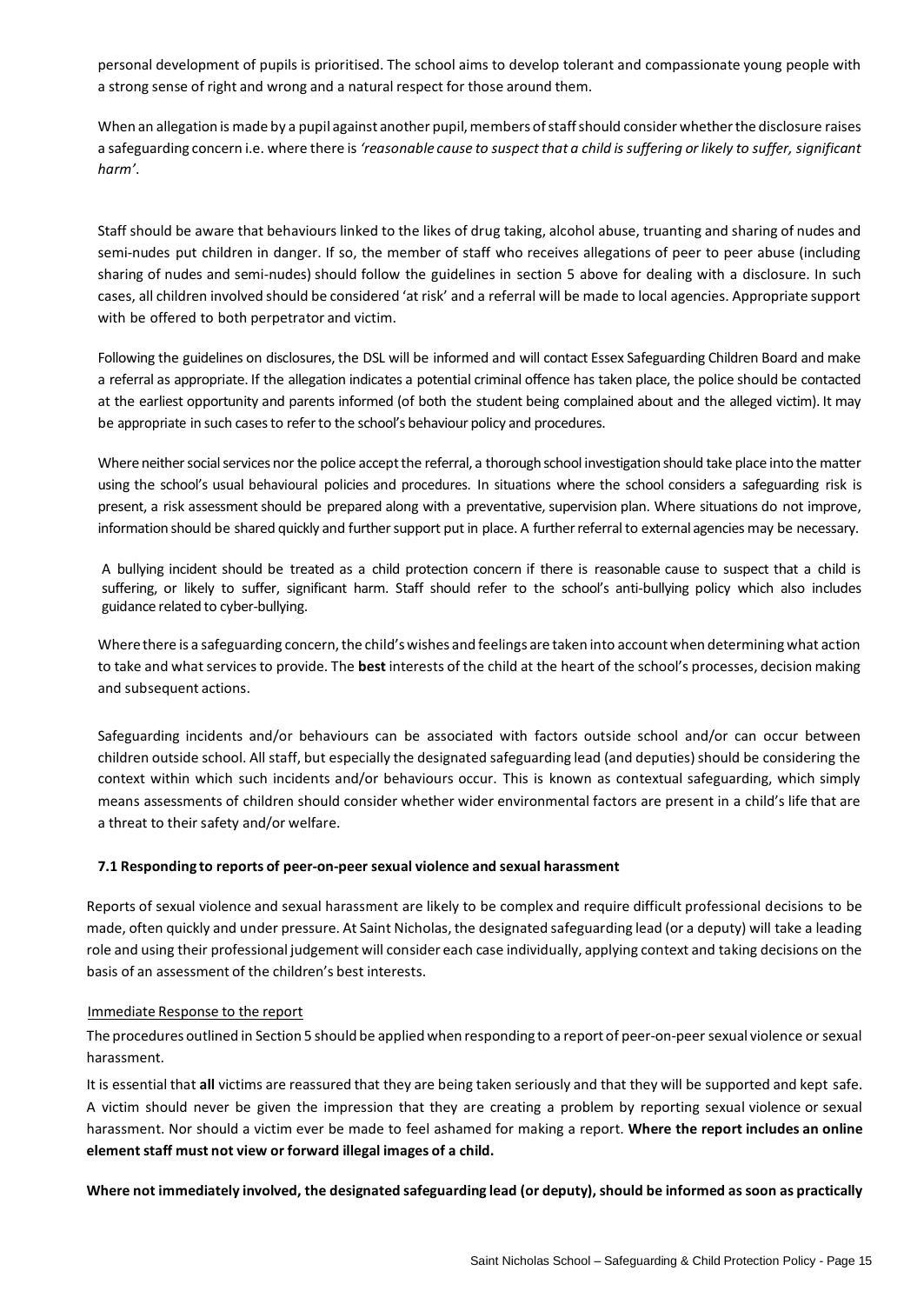#### **possible.**

In cases where nudes or semi-nudes have been shared, we follow guidance given to schools and colleges by the UK Council for Internet Safety (UKCIS): Sharing nudes and semi-nudes (December 2020)

#### Risk Assessment

When there has been a report of sexual violence, the designated safeguarding lead (or a deputy) should make an immediate risk and needs assessment. Where there has been a report of sexual harassment, the need for a risk assessmentshould be considered on a case-by-case basis. The risk and needs assessment shouldconsider:

- the victim, especially their protection and support;
- the alleged perpetrator; and
- all the other children and any actions which may be appropriate to protect them.

Risk assessments should be recorded (written or electronic) and should be kept under review.

#### Action following a report of sexual violence and/or sexual harassment

KCSIE 2021 Part 5 and the separate guidance 'Sexual violence and sexual harassment between children in schools and colleges' sets out how school will should respond to reports of sexual violence and sexual harassment.

The designated safeguarding lead (or deputy) will carefully consider any report of sexual violence and/or sexual harassment. Important considerations will include:

- the wishes of the victim in terms of how they want to proceed. This is especially important in the context of sexual violence and sexual harassment.
- the nature of the alleged incident(s), including: whether a crime may have been committed and consideration of harmful sexual behaviour;
- the ages of the children involved;
- the developmental stages of the children involved;
- any power imbalance between the children. For example, is the alleged perpetratorsignificantly older, more mature or more confident? Does the victim have a disability or learning difficulty?
- if the alleged incident is a one-off or a sustained pattern of abuse;
- are there ongoing risks to the victim, other children, adult students or school or college staff; and
- other related issues and wider context.

As always when concerned about the welfare of a child, all staff should act in the best interests of the child. Immediate consideration should be given as to how best to support and protect the victim and the alleged perpetrator (and any other children involved/impacted). The starting point regarding any reportshould always be that sexual violence and sexual harassment is not acceptable and will not be tolerated. Especially important is not to pass off any sexual violence or sexual harassment as 'banter', 'part of growing up' or 'having a laugh'.

# **8 ADMISSIONS & ATTENDANCE POLICY DEALING WITH THE SAFEGUARDING RISK OF A CHILD MISSING FROM EDUCATION**

All children, regardless of their circumstances, are entitled to a full time education which is suitable to their age, ability, aptitude and any special educational needs they may have. The school recognises the increased risk of children suffering from abuse or neglect if they go missing from education.

When pupils of compulsory school age leave the school a record is kept of the destination setting and a check is made that the child has been registered and hasstarted at the new school. In addition, where children join the school after Reception or leave the school before completing Year 11 Essex CC will be informed using the online referral form within 5 days.

In addition, the school will inform local authority children's services if any pupil is to be deleted from the admissions register where they:

have been certified by medical advice as unlikely to be in a fit state of health to attend school before ceasing to be of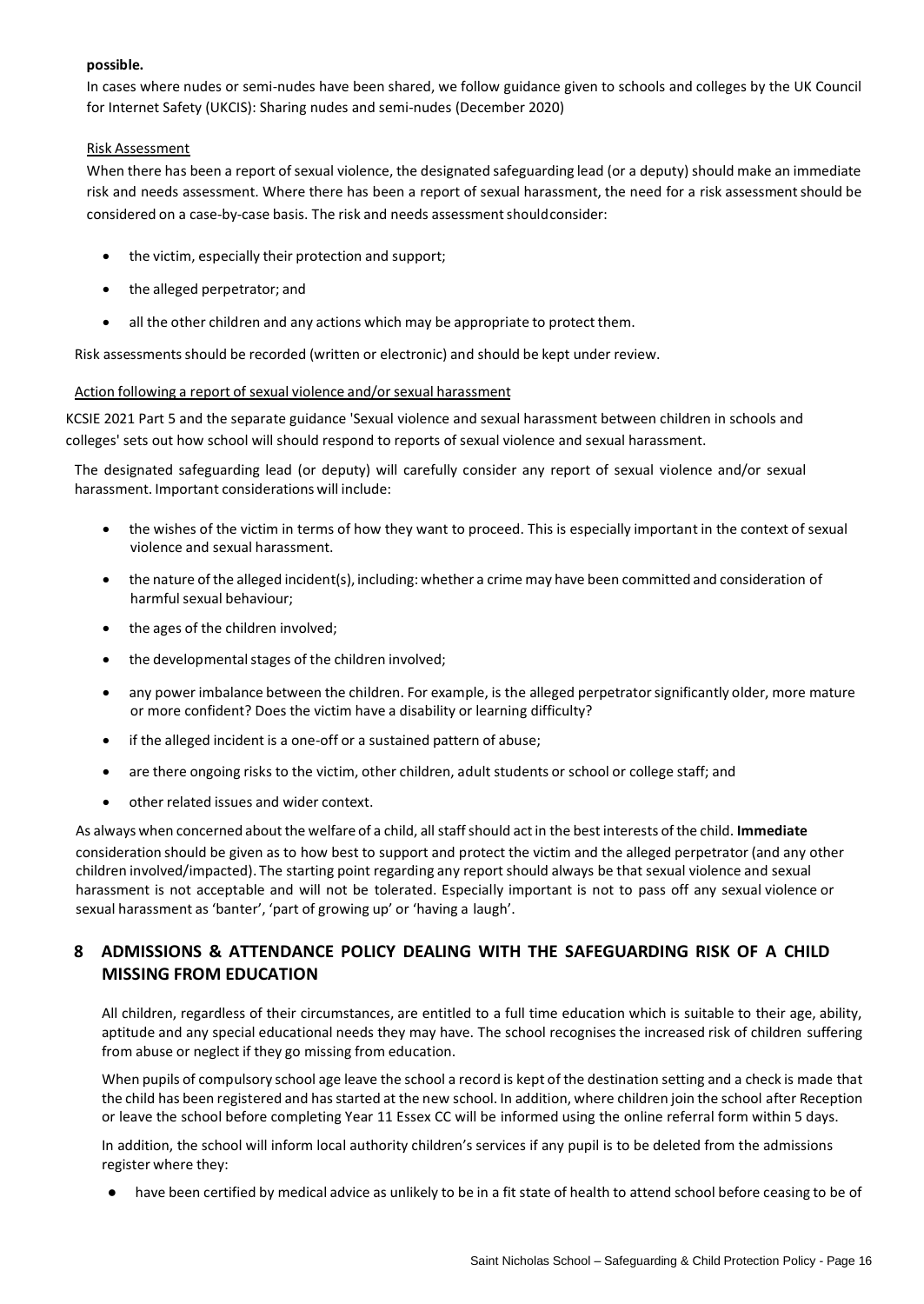compulsory school age, and neither he/she nor his/her parent has indicated the intention to continue to attend the school after ceasing to be of compulsory school age;

- are in custody for a period of more than four months due to a final court order and the proprietor does not reasonably believe they will be returning to the school at the end of that period;
- have been permanently excluded.

The local authoritymust be notified when a school is to delete a pupil from its register underthe above circumstances. This should be done as soon as the grounds for deletion are met, but no later than deleting the pupil's name from the register.

The local authority children's services will be informed if a pupil fails to attend schoolregularly or has been absent without the school's permission for a continuous period of 10 school days or more.

## **9 INTER-AGENCY LIAISON**

Schools are expected to work with, support and sometimes lead different agencies to enable the most appropriate form of intervention to take place.

The school requests from feeder settings and will provide to destination settings, any relevant Child Protection Records, for the attention of the Schools' Designated Safeguarding Lead. These records will be sent by registered post, marked confidential with confirmation of receipt obtained.

Where children are on the Child Protection Register and leave one school for another, the designated person must inform the receiving school and the key worker.If the child leavesthe school with no receiving school, detailsshould be passed to ECSB.

## **9.1 Referral to Social Care Services**

The school is required to report cases of suspected abuse or allegations of abuse *within 24 hours of suspicion or disclosure* to Essex County Council Protection Line (Children's Safeguarding Service), who will provide support and guidance in all cases.

#### **9.2 Social Care Meetings**

At times school staff will be called to participate in meetings organised and chaired by social care. These might include:

- Register reviews
- Case conferences

• Professionals' meetings in which representative professionals from different agencies are asked to meet to discuss children and their families with a view to providing support or making recommendations in terms of next stages of involvement

• Core group meetings in which a "core" group of professionals associated with the family are asked to meet to review the progress of actions decided at case conferences and registerreviews.

At these meetings, representatives from the school should be ready to report providing information about

- Attendance and punctuality
- Academic achievement
- Child's behaviour and attitude
- Relationships with peer group and socialskills generally
- Child's appearance and readiness for school
- Contact with parents/carers
- Any specific incidents that need reporting.

Prior to the meeting, class teachers and other adults working closely with the child will be asked for their comments. Following the meeting feedback will normally be given and staff brought up-to-date with any actions that are needed.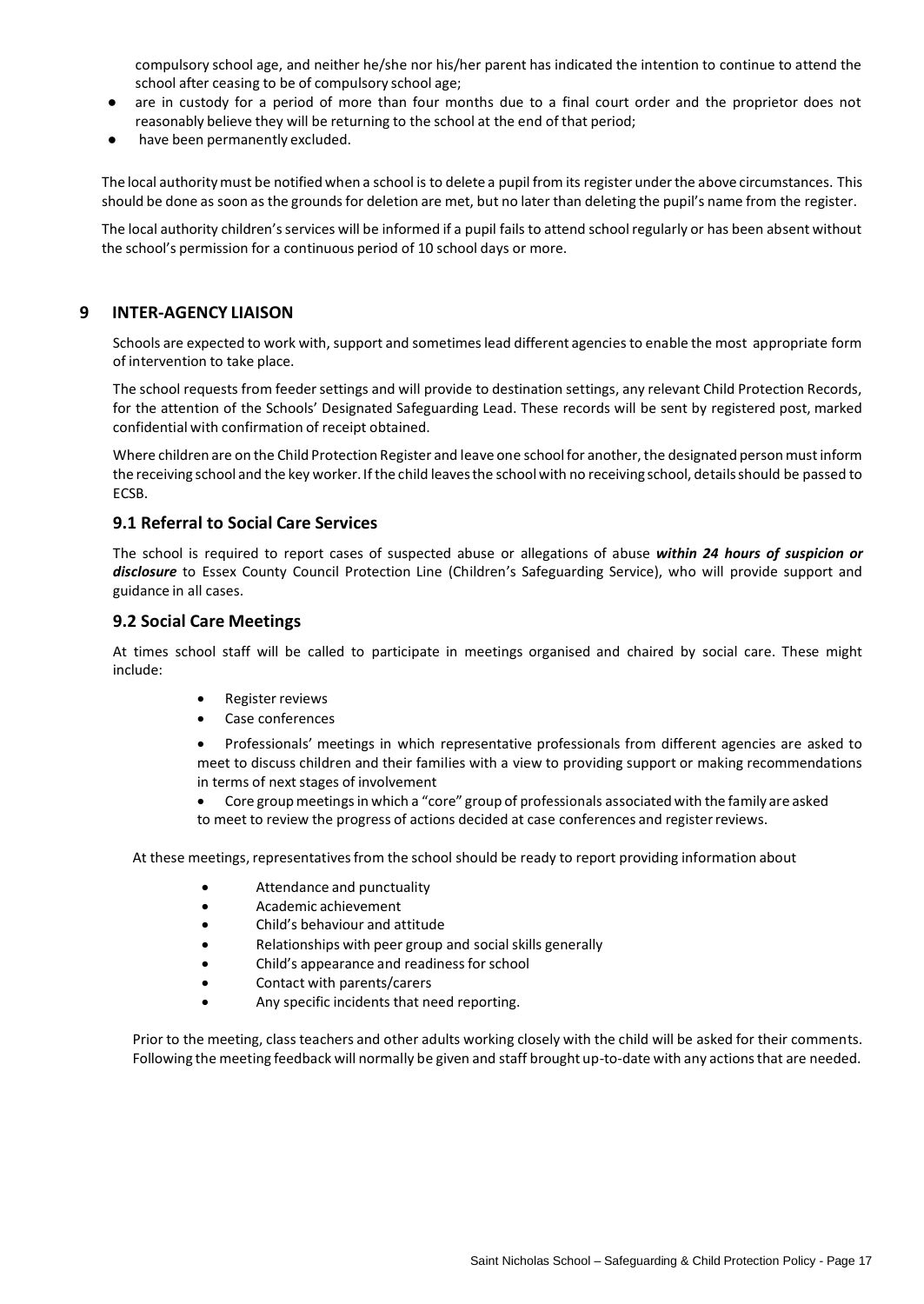# **10.1 The school ethos**

The school recognises that, for our pupils, high self-esteem, confidence, supportive friends and clear lines of communication with a trusted adult help to prevent abuse. The school will therefore:

- establish and maintain an environment where pupils feel safe and secure, are encouraged to express themselves and are listened to.
- ensure that pupils know that there are adults within the school who they can approach if they are worried or are in difficulty.
- include in the curriculum activities and opportunities which equip pupils with the skills they need to stay safe from abuse.
- include in the curriculum material which will help pupils to develop realistic attitudes to the responsibilities of adult life, particularly with regard to child care and parenting skills.
- ensure that wherever possible every effort will be made to establish effective working relationships with parents and colleagues from partner agencies.

# **10.2 Supporting Children at Risk and Children in Need**

For children at risk and children in need, school may be the one stable place from which they can expect security and reassurance. It is not only about being alert to potential abuse but providing the support to help children through difficult times. Providing them with the coping skills that can help avoid situations arising and deal with the emotional difficulties afterwards if they do.

# **10.3 The Personal Education Plan**

Children who are "looked after" will have their own Personal Education Plan (PEP). The PEP is part of the care plan. It is a record of what needs to happen in order to enable the young person to "fulfil their potential".

# **10.4 Support in School**

All class teachers and Heads of School are responsible, in conjunction with other school staff, for the pastoral needs of the children in their care. This includes maintaining opportunity for children to share their concerns and following the guidance in this document. Care should always be taken in regard to the discussion of sensitive issues and advice should be sought where there are concerns.

The school raise awareness of safeguarding with the pupils through, for example, PSHEE, assemblies, discussions, guidance on anti-bullying and e safety (including risks and implications of sharing of nudes and semi-nudes.) Pupils receive guidance and support within the PSHEE programin orderto developtheirresilience to the risks ofradicalisation and how to deal with issues related to e-safety. Pupils are also made aware of other sources of support, for example helpline numbers, or the school counsellor.

Within the curriculum there will also be opportunities to discuss issues which some children might find sensitive. Care should be taken particularly in relation to discussion and assumptions aboutfamilies and theirmake-up. During health and safety and sex education lessons, staff should be alert to the fact that some children will have very different experiences and may find content at odds with their own experiences. Staffshould make themselvesfamiliar with the background of the children in their care in order to avoid distress.

# **10.5 Online Safety**

The school has a whole school approach to online safety with appropriate filters and monitoring systems to safeguard children from potentially harmful and inappropriate material on-line. We have a responsibility to keep our children safe whilst providing them with an appropriate environment within which to learn. Our strategy protects children but does not overly limit their opportunities to make appropriate use of on-line learning. This balance is regularly reviewed and informed by changes in technology and filtering tools, as-well the age and number of our children accessing the IT system.

The school teaches its students how to stay safe online, recognising that the virtual world requires skills that are complementary to and sometimes different from those required in the physical world.

Pupils are expected to hand in their mobile phones at the beginning of the school day and are not allowed to use their mobile phones in school, within normal school hours, without permission.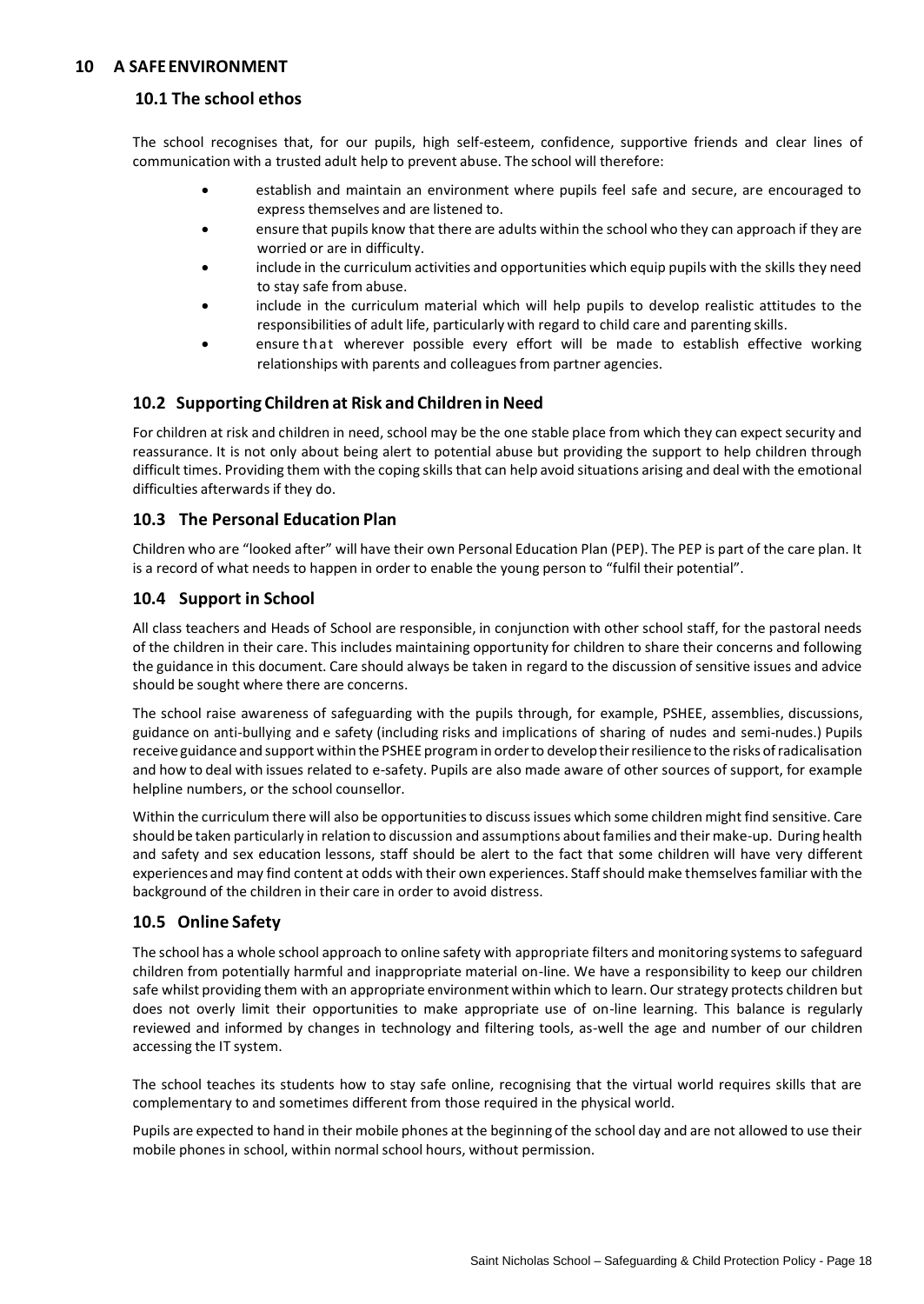## **11 SAFER RECRUITMENT PRACTICES**

The school is fully committed to safeguarding and promoting the welfare of children and young people, and other vulnerable groups. Its recruitment practices help to deter, reject, detect and prevent people who might otherwise abuse pupils or who are unsuited to working with them. Consistentwith the statutory guidance *'Disqualification under the Childcare Act 2006 (as amended 2018)* the school will not knowingly employ people to work in early or later childcare (i.e. EYFS and out of hours care for those aged 5 to 8) or allow them to be directly concerned in its management if they are 'disqualified'.

The school ensures that sufficient relevant staff (including Headmaster and Bursar) are trained in safer recruitment practices with, at least one of the persons conducting the interview, having been trained for safer recruitment. *Proceduresfor Staff recruitment are set out in the Safer Recruitment Policy.*

## **12 VISITINGSPEAKERS**

Staff or pupils may not invite speakers into school without first obtaining permission from the Head, Deputy Head or Heads of School and informing Mrs Bradley (Headmaster's PA). The school, as part of its Prevent duty, will carry out background checks e.g. through an internet search to determine if such speakers are suitable. On attending the School, visiting speakers will be required to show an original current identification document including a photograph such as a passport or photo driving licence. Whilst on the School site, visiting speakers will be appropriately supervised.

## **13 INTERACTION WITH PUPILS - ADDITIONAL GUIDANCE FOR STAFF CONDUCT**

(See also Staff Code of Conduct)

Staff should ensure that their behaviour or actions do not place pupils or themselves at risk of harm or of allegations of harm to a pupil.

#### **13.1 Physical Contact with Pupils / Reasonable Force**

Some form of physical contact with pupils by teachers is inevitable. All teachers should be aware of issues related to touching and the way in which this might be misconstrued. This relates particularly to any sensitive areas of the body. Where any uncertainty exists a senior member of staff should be consulted and one-to-one discussions with pupils might most appropriately take place in rooms which are openly visible to other members of staff.

There are circumstances when it is appropriate for staff to use **reasonable force** to safeguard children and young people. The term 'reasonable force' covers the broad range of actions used by staff that involve a degree of physical contact to control or restrain children. This can range from guiding a child to safety by the arm, to more extreme circumstances such as breaking up a fight or where a young person needs to be restrained to prevent violence or injury. 'Reasonable' in these circumstances means 'using no more force than is needed'. The use of force may involve either passive physical contact, such as standing between pupils or blocking a pupil's path, or active physical contact such as leading a pupil by the arm out of the classroom. The decision on whether or not to use reasonable force to control or restrain a child is down to the professional judgement of the staff concerned and should always depend on individual circumstances.

When using reasonable force in response to risks presented by incidents involving children with SEN or disabilities or with medical conditions, staff should consider the risks carefully recognising the additional vulnerability of these groups. They should also consider their duties under the Equality Act 2010 in relation to making reasonable adjustments, nondiscrimination and their Public Sector Equality Duty.

Following any use of reasonable force such an intervention a critical incident form must be completed and given to the Headmaster and DSL.

#### **13.2 One-to-One Lessons**

Staff should be aware at all times of the need to develop and maintaining appropriate professional working relationships with pupils. Relationships between staff and pupils should be characterised by fairness, openness and respect.

Where one to one teaching takes place eg. peripatetic music lessons or one to one coaching, every effort should made to develop clear boundaries and a culture of professional practice and appropriate working relationships.

#### **13.3 Use of Cameras and Mobile Devices**

Staff should not use their personal mobile 'phones or cameras to store pictures of children. All images must be taken on school equipment (cameras, iPads, etc). Images must be transferred to the secure staff drive as soon as possible and deleted from mobile devices.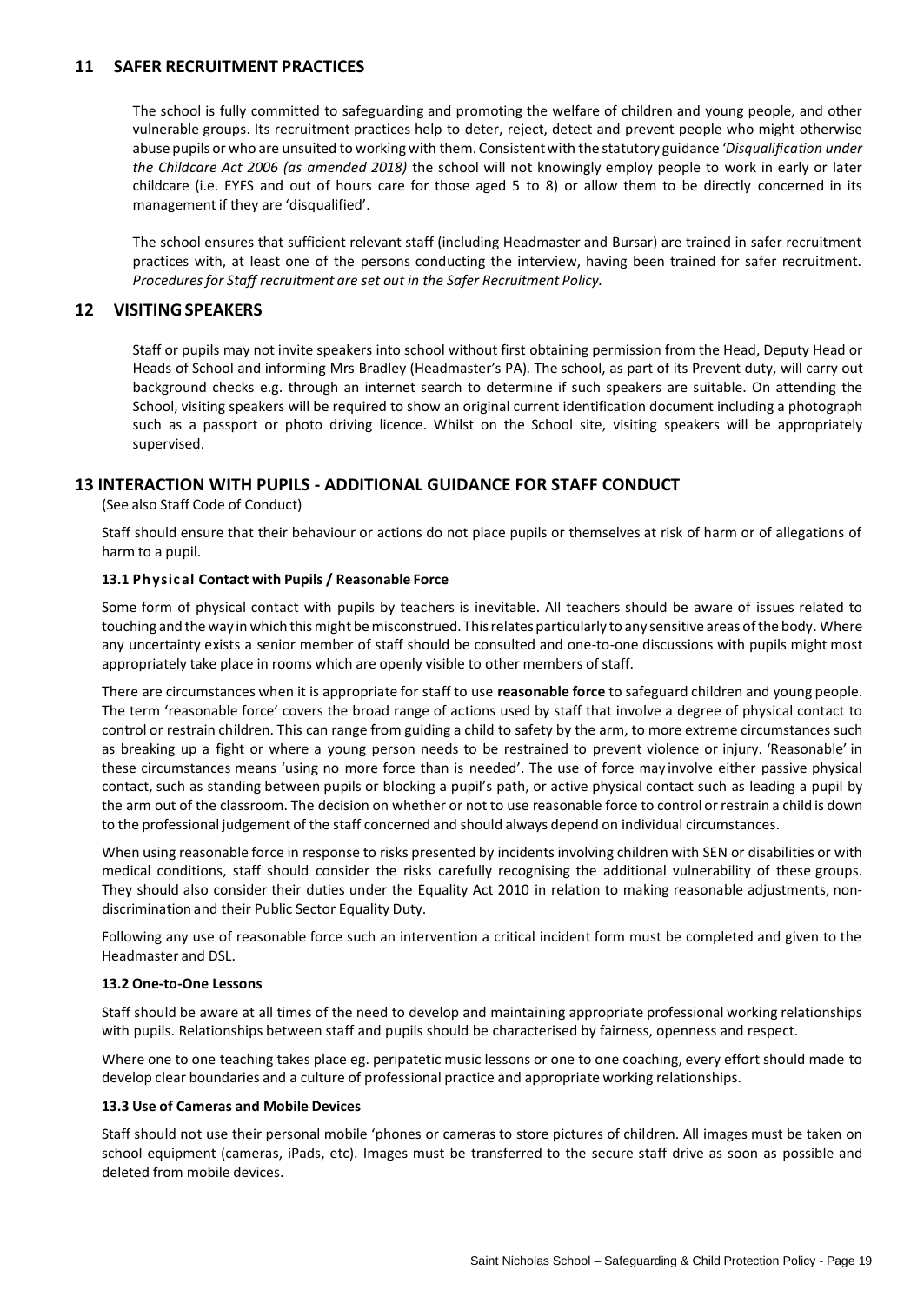# **14 EYFS SETTING**

## **Reporting allegations to OFSTED**

All schools are required to report to Ofsted any allegations against people living or working at the school, or of any other abuse alleged to have taken on the premises as soon as practicable and within 14 days at the latest. Saint Nicholas School will comply with this requirement should the need arise.

## **Use of school mobile devices, laptops and recording devices in EYFS**

#### **14.1 Procedures:** School IPads and laptops

Whilst at work School IPads can be used for the Tapestry, accessing suitable music/programmes and games. Staff are also able to access Tapestry and the photography evidence that supports this whilst at home, however they are aware that this programme contains photographs of the children they work with, and password protections are put into place to ensure that the IPad and Tapestry cannot be accessed by anyone other than themselves.

Whilst at home staff are allowed to use their School IPad for personal use, but must ensure that they do not download any unsuitable apps or access inappropriate material which may remain in the search history.

**14.2 Procedures:** Personal Mobile Phones

- Personal mobile phones need to be stored securely during working hours.
- EYFS staff and volunteers will not use their personal mobile phones or other personal devices for taking photographs of children.
- Parents and visitors are requested not to use their mobile phones whilst on the premises. An exception may be made if a visitor's company or organisation operates a lone working policy that requires contact with their office periodically throughout the day. Visitors will be advised of a quiet space where they can use their mobile phone, where there are no children present.
- EYFS staff and volunteers ensure that the work telephone number is known to immediate family and other people who need to contact them in an emergency.

**14.3 Procedures:** Cameras, video recorders.

- Our staff and volunteers must not bring their own cameras or video recordersinto the setting.
- Photographs and recordings of children are only taken for valid reasons, i.e. to record their learning and development, or for displays within the setting whilst children are present.
- Photographs or recordings of children are only taken on equipment belonging to the setting.
- Camera and video use is monitored by the EYFS manager.
- Photographs and recordings of children are only taken of children if parents provide written permission to do so (found on the individual child's pupil information form.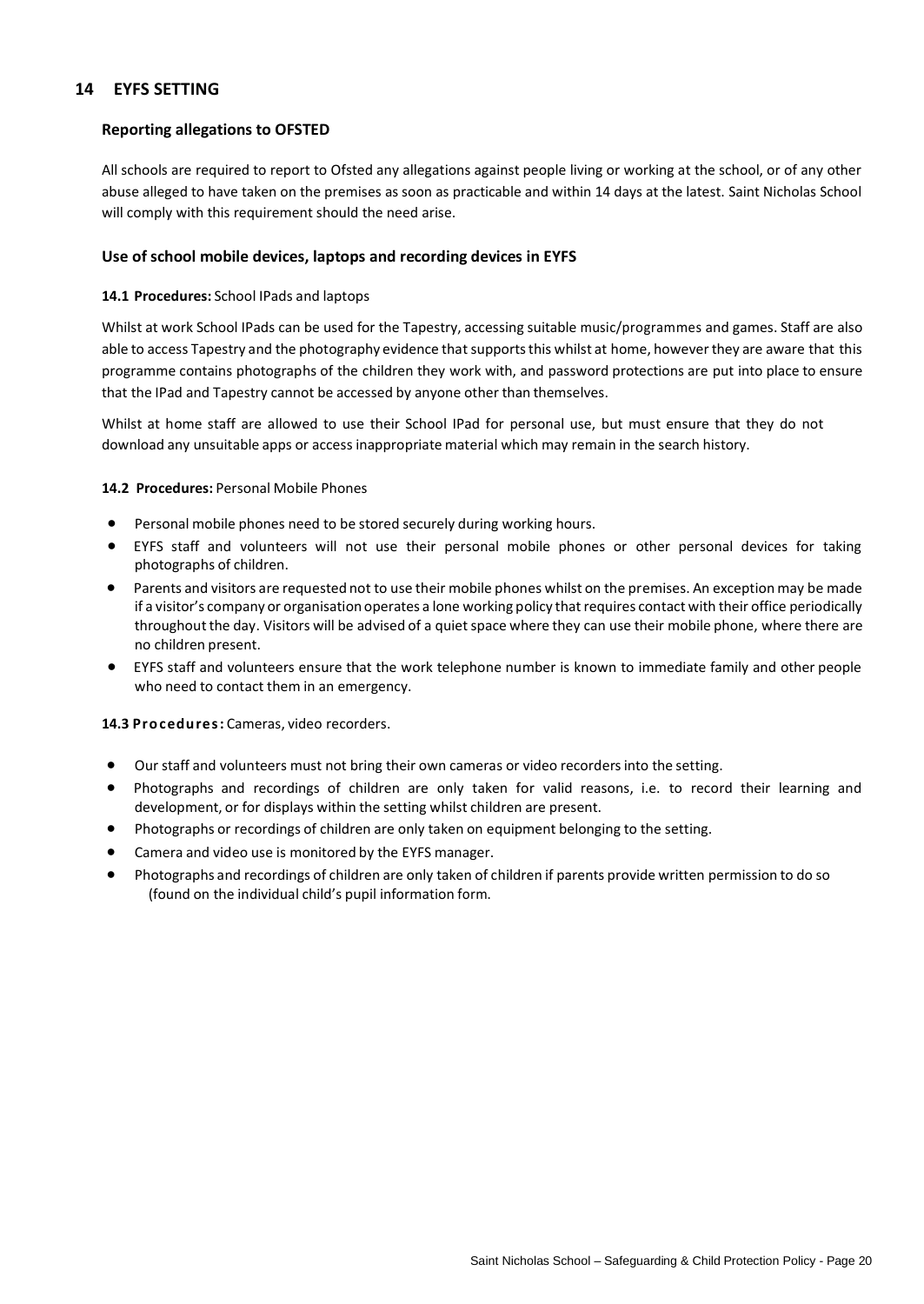# **Appendix A: Role of the designated safeguarding lead (KCSIE 2021)**

Governing bodies, proprietors and management committees should ensure an appropriate **senior member** of staff, from the school or college **leadership team**, is appointed to the role of designated safeguarding lead. The designated safeguarding lead should take **lead responsibility** for safeguarding and child protection (including online safety). This should be explicit in the role holder's job description. This person should have the appropriate status and authority within the schoolto carry out the duties of the post. They should be given the time, funding, training, resources and support to provide advice and support to other staff on child welfare and child protection matters, to take part in strategy discussions and inter-agency meetings, and/or to support other staff to do so, and to contribute to the assessment of children.

It is a matter for individual schools and colleges as to whether they choose to have one or more deputy designated safeguarding leads. Any deputies should be trained to the same standard as the designated safeguarding lead and the role should be explicit in their job description. Whilst the activities of the designated safeguarding lead can be delegated to appropriately trained deputies, the ultimate **lead responsibility** for child protection, as set out above, remains with the designated safeguarding lead, this **lead responsibility** should not be delegated.

#### **Manage referrals**

The designated safeguarding lead is expected to:

- refer cases of suspected abuse to the local authority children's social care as required;
- support staff who make referrals to local authority children's social care;
- refer cases to the Channel programme where there is a radicalisation concern as required;
- support staff who make referrals to the Channel programme;
- refer cases where a person is dismissed or left due to risk/harm to a child to the Disclosure and Barring Service as required; and
- refer cases where a crime may have been committed to the Police as required.

## **Work with others**

The designated safeguarding lead is expected to:

- act as a point of contact with the three safeguarding partners;
- liaise with the headteacher or principal to inform him or her of issues-especially ongoing enquiries under section 47 of the Children Act 1989 and police investigations;
- as required, liaise with the "case manager" (as per Part four) and the designated officer(s) at the local authority for child protection concerns in cases which concern a staff member;
- liaise with staff (especially pastoral support staff, school nurses, IT Technicians, and SENCOs or the named person with oversight for SEN in a college) on matters of safety and safeguarding (including online and digital safety) and when deciding whether to make a referral by liaising with relevant agencies; and
- act as a source of support, advice and expertise for all staff.

## **Training**

The designated safeguarding lead (and any deputies) should undergo training to provide them with the knowledge and skills required to carry out the role. This training should be updated at least every two years. The designated safeguarding lead should undertake Prevent awareness training. In addition to the formal training set out above, their knowledge and skills should be refreshed (this might be via e-bulletins, meeting other designated safeguarding leads, or simply taking time to read and digest safeguarding developments) at regular intervals, as required, but at least annually, to allow them to understand and keep up with any developments relevant to their role so they:

- understand the assessment process for providing early help and statutory intervention, including local criteria for action and local authority children'ssocial care referral arrangements.
- have a working knowledge of how local authorities conduct a child protection case conference and a child protection review conference and be able to attend and contribute to these effectively when required to do so;
- ensure each member of staff has access to, and understands, the school's or college's child protection policy and procedures, especially new and part time staff;
- are alert to the specific needs of children in need, those with special educational needs and young carers;
- understand relevant data protection legislation and regulations, especially the Data Protection Act 2018 and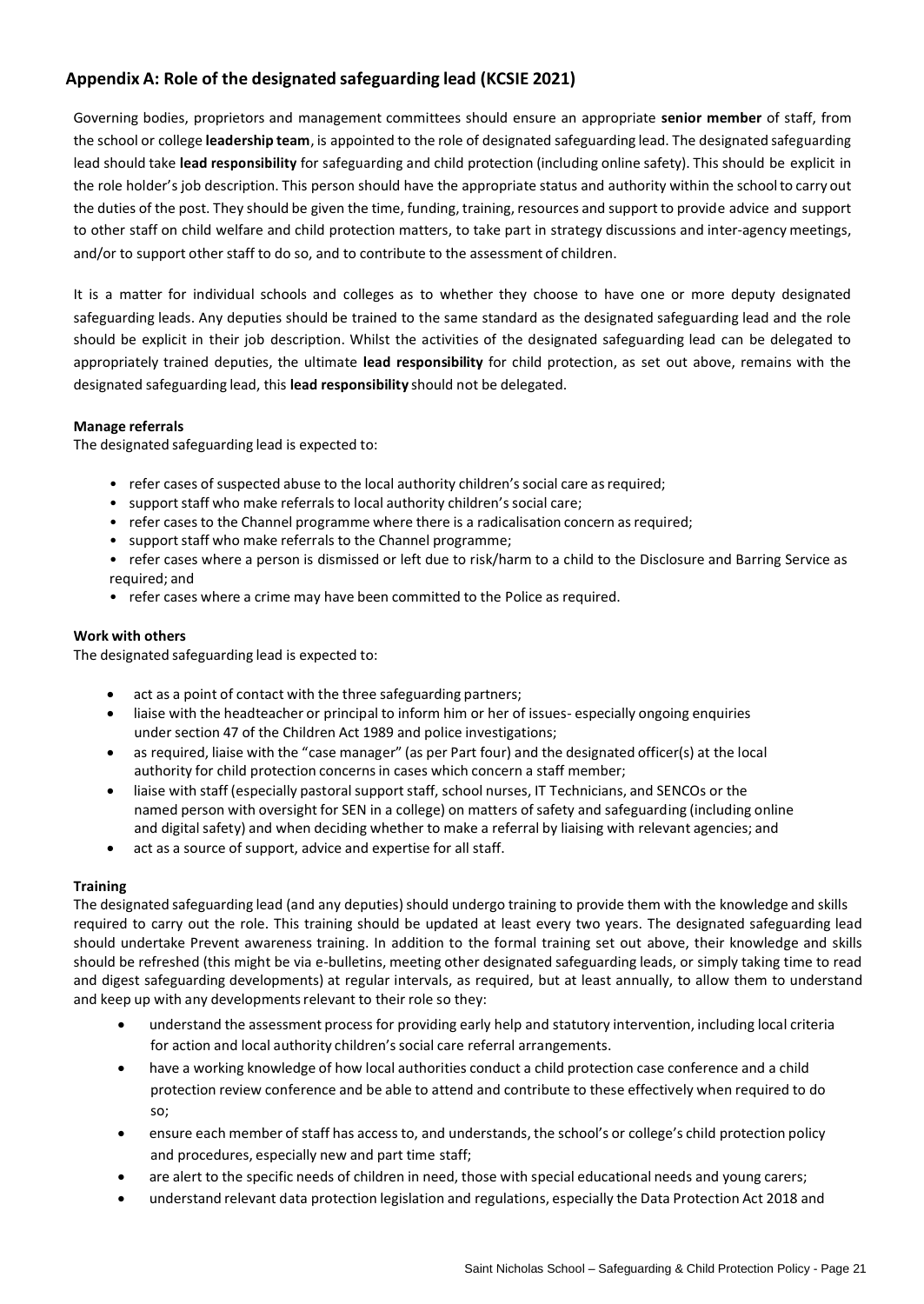the General Data Protection Regulation.

- understand the importance of information sharing, both within the school and college, and with the three safeguarding partners, other agencies, organisations and practitioners.
- are able to keep detailed, accurate, secure written records of concerns and referrals;
- understand and support the school or college with regards to the requirements of the Prevent duty and are able to provide advice and support to staff on protecting children from the risk of radicalisation;
- are able to understand the unique risks associated with online safety and be confident that they have the relevant knowledge and up to date capability required to keep children safe whilst they are online at school or college;
- can recognise the additional risks that children with SEN and disabilities(SEND) face online, for example, from online bullying, grooming and radicalisation and are confident they have the capability to support SEND children to stay safeonline;
- obtain access to resources and attend any relevant or refresher training courses; and
- encourage a culture of listening to children and taking account of their wishes and feelings, among all staff, in any measures the school or college may put in place to protect them.

#### **Raise Awareness**

The designated safeguarding lead should:

- ensure the school or college's child protection policies are known, understood and used appropriately;
- ensure the school or college's child protection policy is reviewed annually (as a minimum) and the procedures and implementation are updated and reviewed regularly, and work with governing bodies or proprietors regarding this;
- ensure the child protection policy is available publicly and parents are aware of the fact that referrals about suspected abuse or neglect may be made and the role of the school or college in this; and
- link with the local LSCB to make sure staff are aware of training opportunities and the latest local policies on safeguarding.

#### **Child protection file**

Where children leave the school or college the designated safeguarding lead should ensure their child protection file is transferred to the new school or college as soon as possible. This should be transferred separately from the main pupil file, ensuring secure transit, and confirmation of receipt should be obtained. Receiving schools and colleges should ensure key staff such as designated safeguarding leads and SENCOs or the named person with oversight for SEN in colleges, are aware as required.

In addition to the child protection file, the designated safeguarding lead should also consider if it would be appropriate to share any information with the new school or college in advance of a child leaving. For example, information that would allow the new school or college to continue supporting victims of abuse and have that support in place for when the child arrives.

#### **Availability**

During term time the designated safeguarding lead (or a deputy) should always be available (during school or college hours) for staff in the school or college to discuss any safeguarding concerns. Whilst generally speaking the designated safeguarding lead (or deputy) would be expected to be available in person, it is a matter for individual schools and colleges, working with the designated safeguarding lead, to define what "available" means and whether in exceptional circumstances availability via phone and or Skype or other such media is acceptable. It is a matter for individual schools and colleges and the designated safeguarding lead to arrange adequate and appropriate cover arrangements for any out of hours/out of term activities.

#### **Appendix B: Additional safeguarding arrangements during COVID-19**

When schools were instructed to close, we assessed the needs of all our pupils and put in place plans to support them and their families during the summer term. These plans included an education offer and arrangements to support pupils with their safety and wellbeing. Where appropriate, the plans included actions and interventions from other agencies, as we continued to work with partners to provide an appropriate level of support. These plans were regularly reviewed to ensure they reflected current need and were updated accordingly to ensure appropriate support is in place.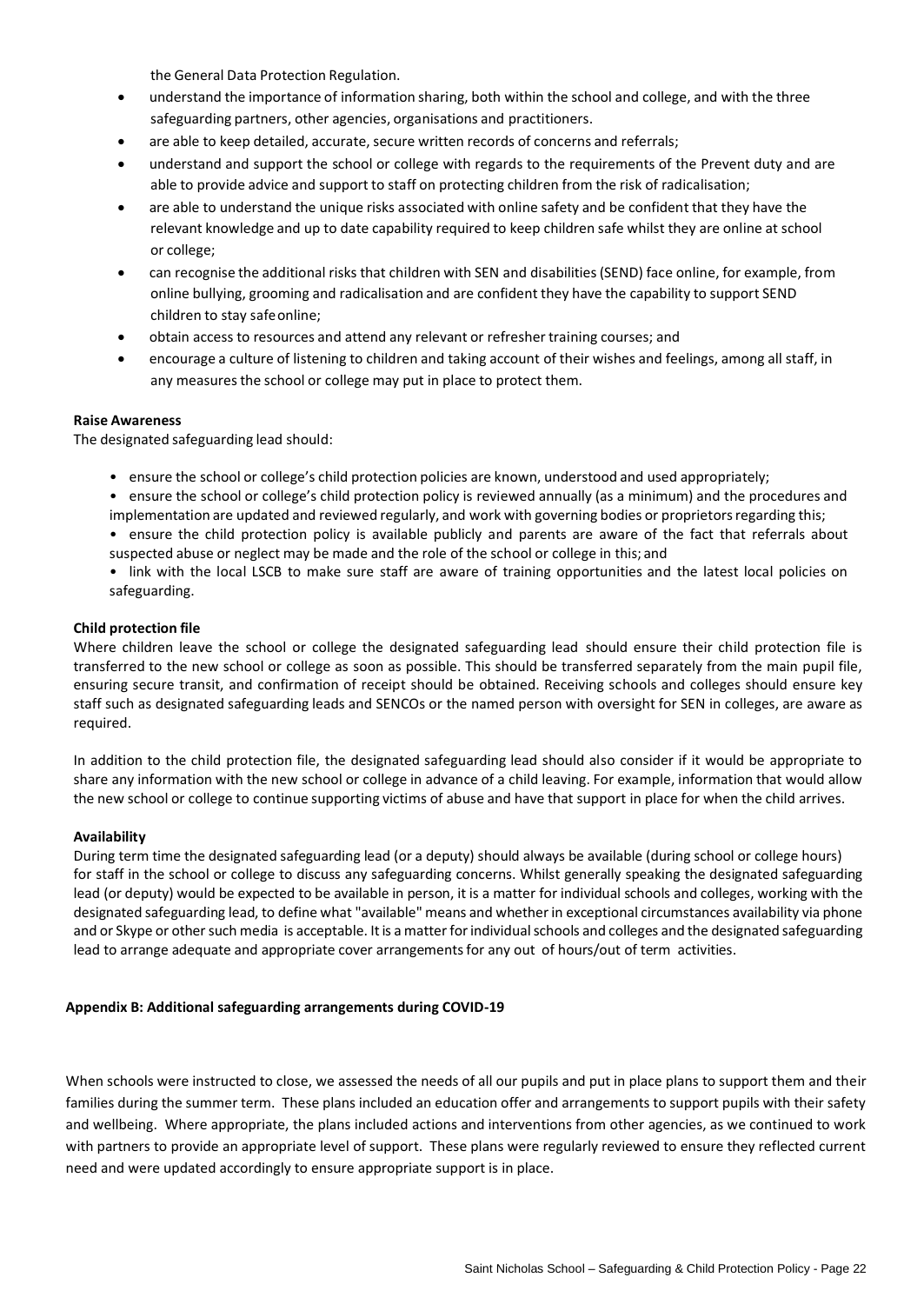We have now moved to full opening and our usual Child Protection Policy applies. However, as a response to COVID-19 and to ensure we are compliant with [government guidance](https://www.gov.uk/government/publications/actions-for-schools-during-the-coronavirus-outbreak/guidance-for-full-opening-schools) and Health and Safety law, other arrangements are in place and we have communicated this to all parents.

We have a robust risk assessment in place and will continue to regularly review this and update it as required. This review process will consider whether our current plans and protective measures are:

- effective
- working as planned
- updated appropriately considering any issues identified and changes in public health advice

If, as a result of future local lockdown arrangements, the school is subject to further closure, our previous arrangements for monitoring and supporting pupils will be reinstated.